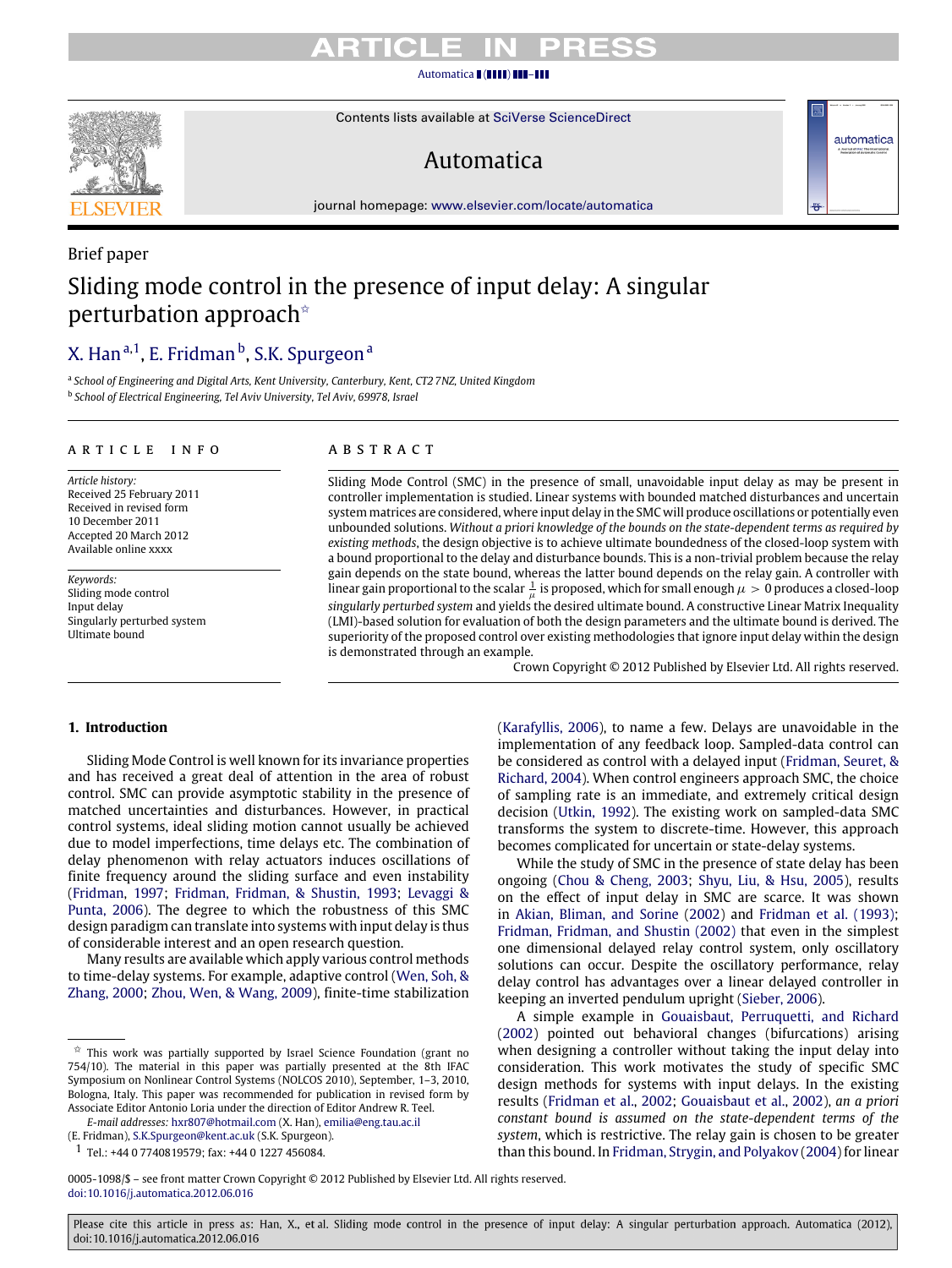# 2 *X. Han et al. / Automatica* **1 (1111) 111-111**

time-invariant systems with bounded nonlinear uncertainties, relay delay control was designed to achieve practical and adaptive stabilization provided the signs of the appropriately transformed states are available for measurement.

For the case of known and constant input delay, the predictorbased SMC was designed in [Roh](#page-8-14) [and](#page-8-14) [Oh](#page-8-14) [\(1999\)](#page-8-14). Stability was achieved without any restriction on the time delay and spectral properties of the open-loop system. However, it was pointed out in [Nguang](#page-8-15) [\(2001\)](#page-8-15) that the method cannot compensate for matched uncertainties. A summary of some contributions to the field of SMC with relay delay was provided in [Richard](#page-8-16) [\(2003\)](#page-8-16). A frequency domain method of analysis was given in [Boiko](#page-7-4) [\(2009\)](#page-7-4). Recently, sampled-data high gain output feedback SMC for linear systems with matched disturbances has been designed via discretization and singular perturbation analysis [\(Nguyen,](#page-8-17) [Su,](#page-8-17) [&](#page-8-17) [Gajic,](#page-8-17) [2010\)](#page-8-17). Note that discretization of systems with uncertain matrices may lead to complicated conditions. Also, there may be additional difficulties in the presence of additional input/output delay.

In the present paper, output-feedback SMC for linear systems with bounded disturbances and polytopic type uncertainties is considered under uncertain *time-varying input delays*. The design objective is to achieve ultimate boundedness of the closed-loop system with a bound proportional to the size of the delay and the disturbance. For small enough delay such a controller should have advantages over a corresponding linear controller, because the linear control will produce a bound proportional to the disturbance only.

The main contribution is a general framework for SMC in the presence of input delay *without any a priori knowledge of the bounds on the system states*. The following design difficulty arises, which does not appear in the absence of input delay: the relay gain depends on the ultimate bound on the state, whereas the latter bound depends on the relay gain. To overcome this difficulty, a sliding mode controller is designed with a linear gain proportional to the scalar  $\frac{1}{\mu}$ , which for small enough  $\mu > 0$  produces a closedloop *singularly perturbed system* and which allows the desired ultimate bound to be achieved for the closed-loop system. The design process seeks to *enlarge* µ *avoiding a high gain control*. The resulting ultimate bound is proportional to the size of the delay, disturbance and the switching gain. Therefore trade-offs can be made between the linear and discontinuous controller elements in order to minimize delay effects. Preliminary results were presented in [Fridman,](#page-8-18) [Han,](#page-8-18) [and](#page-8-18) [Spurgeon](#page-8-18) [\(2010\)](#page-8-18).

**Notation.** Throughout the paper, the superscript "*T*" stands for matrix transposition, R *<sup>n</sup>* denotes the *n*-dimensional Euclidean space with vector norm  $\| \cdot \|$ ,  $\mathbb{R}^{n \times m}$  is the set of all  $n \times m$  real matrices, and the notation  $P > 0$ , for  $P \in \mathbb{R}^{n \times n}$  means that P is symmetric and positive definite. The symmetric elements of the symmetric matrix are denoted by  $\ast$ . The symbol  $\|\cdot\|_{\infty}$  stands for essential supremum.

# **2. Problem formulation**

Consider the following uncertain dynamical system with time varying input delay  $\tau(t)$  and disturbance  $w(t)$ 

$$
\dot{x}(t) = Ax(t) + B(u(t - \tau(t)) + w(t)), \qquad y(t) = Cx(t) \tag{1}
$$

 $\mathbf{w}$ here  $x(t) \in \mathbb{R}^n$ ,  $x(t_0) = x_0$ ,  $u(t) \in \mathbb{R}^m$ ,  $y(t) \in \mathbb{R}^p$  with  $m < p < n$ . It is assumed that  $u(t) = 0$  for  $t < t_0$ . Matrix *A* may be uncertain with polytopic type uncertainty. The matched disturbance  $w(t) \in$  $\mathbb{R}^m$  and the uncertain input delay  $\tau(t)$  are assumed to be bounded  $||w(t)|| \leq \Delta$ ,  $\tau(t) \in [0, \tau^*]$ , where  $\Delta$  and  $\tau^*$  are known bounds and  $\tau^*$  is supposed to be sufficiently small. It is assumed that the delay is either fast varying (without any constraints on the delay derivative) or slowly varying, where the delay-derivative satisfies the bound  $\dot{\tau} < d < 1$ . Assuming *B* and *C* are both of full rank, a controller will be designed which for sufficiently large *t* induces the motion of the closed-loop system in the *M*τ <sup>∗</sup>∆-neighborhood (with  $M > 0$  independent of  $\tau^*$ ) of the surface

<span id="page-1-5"></span>
$$
\mathcal{S} = \{x \in \mathbb{R}^n : z_2(t) = FCx(t) = 0\}
$$
\n<sup>(2)</sup>

for some selected matrix  $F \in \mathbb{R}^{m \times p}$ . The ideal sliding motion  $z_2(t) = 0$  is only possible with  $\tau = 0$ .

**Remark 1.** Since a static output feedback control is designed, the results are applicable to both input delay, τ*<sup>i</sup>* , and output delay, τ*o*, where in the closed-loop system the resulting delay is  $\tau = \tau_i + \tau_0$ .

# **3. Sliding manifold design**

If *rank*(*CB*) = *m*, there exists a change of coordinates  $x_r = T_r x$ , where  $T_r \in \mathbb{R}^{n \times n}$  is non-singular, in which the system has the regular form [\(Edwards](#page-7-5) [&](#page-7-5) [Spurgeon,](#page-7-5) [1995\)](#page-7-5)

$$
\dot{x}_r(t) = \begin{bmatrix} A_{11} & A_{12} \\ A_{21} & A_{22} \end{bmatrix} x_r(t) + \begin{bmatrix} 0 \\ I_m \end{bmatrix} (u(t - \tau(t)) + w(t))
$$
  
\n
$$
y(t) = \begin{bmatrix} 0 & T \end{bmatrix} x_r(t)
$$
\n(3)

<span id="page-1-2"></span>where  $x_r(t) = col{x_1(t), x_2(t)}, T \in \mathbb{R}^{p \times p}$  is invertible,  $A_{11} \in \mathbb{R}^{(n-m)\times(n-m)}$ . Given  $K \in \mathbb{R}^{m\times(p-m)}$ , let  $F = [K \t I_m] T^{-1}$ . As a result  $F\left[0 \mid T\right] = \left[KC_1 \mid I_m\right], C_1 = \left[0_{(p-m)\times(n-p)} \mid I_{(p-m)}\right].$  Defining the sliding manifold as

$$
z_2(t) = Fy(t) = x_2(t) + KC_1 x_1(t)
$$
\n(4)

<span id="page-1-6"></span><span id="page-1-0"></span>the reduced-order dynamics is governed by the system

$$
\dot{x}_1(t) = (A_{11} - A_{12}KC_1)x_1(t) + A_{12}z_2(t)
$$
\n(5)

with input  $z_2$ . The system triple  $A_{11}$ ,  $A_{12}$ ,  $C_1$  is assumed to be stabilizable. In the presence of input delay,  $z_2$  in [\(5\)](#page-1-0) will not vanish in finite time. Therefore, a *K* is sought which not only stabilizes [\(5\)](#page-1-0) (as in the case without delay), but also produces input-to-state stability (with the smallest gain possible). Sufficient conditions for the input-to-state stability of  $(5)$  are given by the following lemma:

<span id="page-1-3"></span>**Lemma 1.** *Given tuning parameters*  $\alpha > 0$ ,  $\varepsilon$ ,  $\varepsilon_1$ , b, and M  $\in$  $\mathbb{R}^{(p-m)\times(n-p)}$ , if there exists an  $(n - m) \times (n - m)$  matrix P > 0, and matrices  $Q_{22} \in \mathbb{R}^{(p-m)\times(p-m)}$ ,  $Q_{11} \in \mathbb{R}^{(n-p)\times(n-p)}$ ,  $Q_{12} \in \mathbb{R}^{(n-p)\times(p-m)}$ ,  $Y \in \mathbb{R}^{m\times(p-m)}$  so that LMI

$$
\Theta = \begin{bmatrix} \theta_{1,1} & \theta_{1,2} & A_{12} \\ * & -\varepsilon Q_2 - \varepsilon Q_2^T & \varepsilon A_{12} \\ * & * & -bI_m \end{bmatrix} < 0
$$
  
\n
$$
\theta_{1,1} = A_{11}Q_2 - A_{12}[YM \varepsilon_1 Y] + \alpha P + Q_2^T A_{11}^T - [YM \varepsilon_1 Y]^T A_{12}^T,
$$
  
\n
$$
\theta_{1,2} = P - Q_2 + \varepsilon Q_2^T A_{11}^T - \varepsilon [YM \varepsilon_1 Y]^T A_{12}^T
$$
\n(6)

<span id="page-1-1"></span>*holds, where*  $Q_2 = \begin{bmatrix} Q_{11} & Q_{12} \ Q_{22}M & \varepsilon_1 Q_{22} \end{bmatrix}$ , then the solution of [\(5\)](#page-1-0) with K  $=$  $YQ_{22}^{-1}$  and with the initial condition  $x_1(t_0)$  at initial time  $t_0$  is bounded *by*  $\overline{x}_1^T(t)\hat{P}x_1(t) < e^{-\alpha(t-t_0)}x_1^T(t_0)\hat{P}x_1(t_0) + \frac{b}{\alpha}||z_{2[t_0,t]}||^2_{\infty}$  where  $\hat{P} =$ *Q* −*T* 2 *PQ*<sup>2</sup> −1 *(*[Han,](#page-8-19) [Fridman,](#page-8-19) [&](#page-8-19) [Spurgeon,](#page-8-19) [2010](#page-8-19)*).*

<span id="page-1-4"></span>**Remark 2.** To minimize the ultimate bound on  $x_1$ , the following procedure is adopted from [Fridman](#page-7-6) [and](#page-7-6) [Dambrine](#page-7-6) [\(2009\)](#page-7-6). The  $\zeta \in \mathbb{R}$  is minimized subject to LMI [\(6\)](#page-1-1) and  $\begin{bmatrix} -P & Q_2^T \ * & -\zeta I_{n-m} \end{bmatrix} < 0$ which leads to  $\limsup_{t\to\infty} \|x_1(t)\|^2 < \zeta \frac{b}{\alpha} \limsup_{t\to\infty} \|z_2(t)\|^2$ .

A delayed sliding mode controller is designed which ensures the closed-loop system is ultimately bounded with bound proportional to the delay, disturbance and switching gain.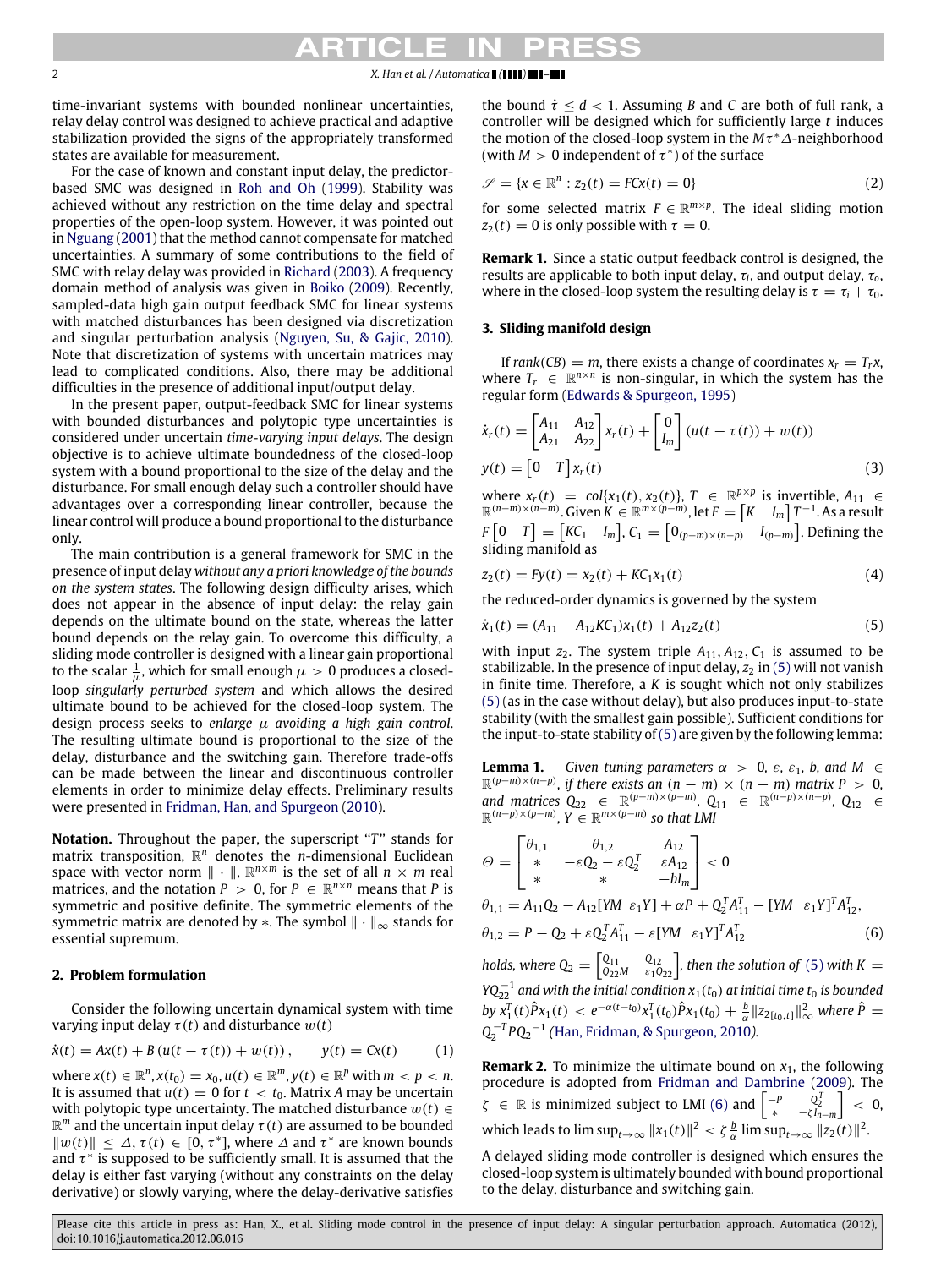# **4. Controller design: a singular perturbation approach**

Defining 
$$
z = \begin{bmatrix} I_{n-m} & 0 \\ kC_1 & I_m \end{bmatrix} x_r = col\{z_1(t), z_2(t)\}
$$
 in (3) it follows that

$$
\begin{aligned} \dot{z}_1(t) &= \bar{A}_{11} z_1(t) + \bar{A}_{12} z_2(t) \\ \dot{z}_2(t) &= \bar{A}_{21} z_1(t) + \bar{A}_{22} z_2(t) + u(t - \tau(t)) + w(t) \end{aligned} \tag{7}
$$

 $\overline{A}_{11} = A_{11} - A_{12} K C_1, \overline{A}_{12} = A_{12}, \overline{A}_{21} = K C_1 \overline{A}_{11} - A_{22} K C_1 +$  $A_{21}, A_{22} = K C_1 \overline{A}_{12} + A_{22}$ . For  $i = 1, ..., m$ , denote the *i*-th component *z*<sup>2</sup> by *z*<sup>2</sup>*<sup>i</sup>* . A control law of the form

$$
u(t) = -\frac{F}{\mu}y(t) - (1+\delta)\Delta \left[\text{sign}\, z_{2_1}(t) \cdots \text{sign}\, z_{2_m}(t)\right]^T\tag{8}
$$

will be designed for [\(7\),](#page-2-0) where  $\mu > 0$  and  $\delta > 0$  are tuning parameters. The design objective is to achieve ultimate boundedness of the closed-loop system with a bound *proportional to the delay and the disturbance bounds*. The closed-loop system [\(7\)](#page-2-0) and [\(8\)](#page-2-1) has the form

$$
\dot{z}_1(t) = \bar{A}_{11}z_1(t) + \bar{A}_{12}z_2(t)
$$
\n(9)

$$
\mu \dot{z}_2(t) = \mu \ddot{A}_{21} z_1(t) + \mu \ddot{A}_{22} z_2(t) - z_2(t - \mu \xi(t)) \n+ \mu [w(t) - (1 + \delta) \Delta \n\times [\text{sign } z_{21}(t - \mu \xi(t)) \cdots \text{sign } z_{2m}(t - \mu \xi(t))]^T ] \tag{10}
$$

with the initial condition

$$
z(t_0) = z_0, \qquad z(t) = 0, \quad t < t_0 \tag{11}
$$

where  $\mu \xi(t) = \tau(t)$ ,  $0 \le \xi(t) \le h$  and  $\mu h = \tau^*$ . For small  $\mu > 0$ [\(7\)](#page-2-0) and (8) is a singularly perturbed system. The delay is scaled by  $\mu$ in order to guarantee robust (input to state) stability with respect to small enough delay [\(Fridman,](#page-7-7) [2002\)](#page-7-7).

**Remark 3.** For  $\xi \equiv 0$ , a conventional SMC is designed as follows [Edwards](#page-7-5) [and](#page-7-5) [Spurgeon](#page-7-5) [\(1995\)](#page-7-5): find  $\mu > 0$  so that the linear controller  $u_l(t) = -\frac{F}{\mu}y(t)$  asymptotically stabilizes [\(7\)](#page-2-0) with  $w \equiv$ 0. For all  $\delta > 0$ ,  $(8)$  asymptotically stabilizes [\(7\)](#page-2-0) with non-zero  $||w|| ≤ Δ$ . The bound  $||[A_{21} \overline{A}_{22} |Z(t)|| < δΔ$  is valid for big enough *t*, which implies finite time convergence of the closed-loop system to  $z_2 = 0$ . The Lyapunov-based proofs of stability and finite time convergence use the relation  $z_{2i}(t)$  sign  $z_{2i}(t) \geq 0$ . For non-zero  $\xi(t)$ , the product  $z_{2i}(t)$  sign  $z_{2i}(t - \mu \xi(t))$  may change sign and the closed-loop system [\(7\)](#page-2-0) and [\(8\)](#page-2-1) is not asymptotically stable.

Given  $h > 0$ , the main problem is *the choice of*  $\mu > 0$  *and of*  $\delta > 0$  (if any) that ensures the bound

$$
\limsup_{t \to \infty} \|[\bar{A}_{21} \ \bar{A}_{22}]z(t)\| < \delta \Delta, \quad \forall \xi(t) \in [0, h] \tag{12}
$$

holds for solutions of [\(9\),](#page-2-2) [\(10\).](#page-2-3) In the following, matrix inequalities are derived for finding  $\mu$  and  $\delta$  via a singular perturbation approach, which guarantees the feasibility of these matrix inequalities for small enough  $\mu$ . The design process seeks to *enlarge*  $\mu$  *avoiding a high gain control.* Finally, it will be proved that the closed-loop system is ultimately bounded with a bound proportional to  $\tau^*\Delta$ . For recent results on stability of singularly perturbed systems with small delay, refer to [Chen,](#page-7-8) [Yang,](#page-7-8) [Lu,](#page-7-8) [and](#page-7-8) [Shen](#page-7-8) [\(2010\)](#page-7-8) and [Glizer](#page-8-20) [\(2009\)](#page-8-20).

# *4.1. Input-to-state stability of the time-delay system*

Considering the switching component of the SMC as a perturbation, this allows a bound on the state and an appropriate switching gain to be chosen. Denoting

<span id="page-2-10"></span>
$$
\bar{w}(t) = w(t) - (1 + \delta)
$$
  
 
$$
\times \Delta \left[ sign z_{2_1}(t - \mu \xi(t)) \cdots sign z_{2_m}(t - \mu \xi(t)) \right]^T
$$
 (13)

<span id="page-2-0"></span>the closed-loop system [\(9\),](#page-2-2) [\(10\)](#page-2-3) can be presented as

<span id="page-2-4"></span>
$$
\begin{aligned} \dot{z}_1(t) &= \bar{A}_{11} z_1(t) + \bar{A}_{12} z_2(t) & (14) \\ \mu \dot{z}_2(t) &= \mu \bar{A}_{21} z_1(t) + \mu \bar{A}_{22} z_2(t) - z_2(t - \mu \xi(t)) + \mu \bar{w}(t) \end{aligned}
$$

 $\text{where } \|\bar{w}(t)\| \leq [1 + (1 + \delta)\sqrt{m}]\Delta.$  Let  $P_{\mu} \in \mathbb{R}^{n \times n}$  be positive definite with structure [\(Kokotovic,](#page-8-21) [Khalil,](#page-8-21) [&](#page-8-21) [O'Reilly,](#page-8-21) [1986\)](#page-8-21)

<span id="page-2-6"></span><span id="page-2-1"></span>
$$
P_{\mu} = \begin{bmatrix} P_1 & \mu P_2^T \\ * & \mu P_3 \end{bmatrix} > 0
$$
\n(15)

where  $P_1 \in \mathbb{R}^{n-m}$ . For [\(14\),](#page-2-4) choose the Lyapunov–Krasovskii functional of the form

<span id="page-2-3"></span><span id="page-2-2"></span>
$$
V_{\mu}(t) = \int_{t-\mu\xi(t)}^{t} e^{\bar{\alpha}(s-t)} z_2^{\mathrm{T}}(s) S z_2(s) ds + \int_{t-\mu h}^{t} e^{\bar{\alpha}(s-t)} z_2^{\mathrm{T}}(s) G
$$
  

$$
z_2(s) ds + \mu h \int_{-\mu h}^{0} \int_{t+\theta}^{t} e^{\bar{\alpha}(s-t)} \dot{z}_2^{\mathrm{T}}(s) R \dot{z}_2(s) ds d\theta
$$
  

$$
+ z^{\mathrm{T}}(t) P_{\mu} z(t) \qquad (16)
$$

<span id="page-2-11"></span>where *G*, *R* and  $S \in \mathbb{R}^m$  are positive matrices. The inequality

<span id="page-2-13"></span><span id="page-2-12"></span>
$$
W(t) = \frac{d}{dt}V_{\mu}(t) + \bar{\alpha}V_{\mu}(t) - \mu^{2}\bar{b}\bar{w}^{T}(t)\bar{w}(t) < 0
$$
 (17)

along the trajectories of [\(9\),](#page-2-2) [\(10\)](#page-2-3) for  $||z_0||^2 + ||\bar{w}_{[t_0,t]}||^2_{\infty} > 0$ guarantees [\(19\)](#page-2-5)[\(Fridman](#page-7-6) [&](#page-7-6) [Dambrine,](#page-7-6) [2009\)](#page-7-6). The following lemma can be stated (for proof see the Appendix) as follows:

<span id="page-2-9"></span>**Lemma 2.** *Given positive tuning scalars*  $\mu$ , *h*,  $\bar{\alpha}$  *and*  $\bar{b}$ *, let there exist*  $P_{\mu} > 0$  *in* [\(15\)](#page-2-6) *with*  $(n - m) \times (n - m)$  *matrix*  $P_1 > 0$ ,  $m \times (n - m)$ *matrix*  $P_2$  *and*  $m \times m$  *positive matrices*  $P_3$ , *G*, *R*, *S such that the following LMI with its entries*

<span id="page-2-7"></span>
$$
\Theta_{\mu} = \begin{bmatrix} \tilde{\theta}_{1,1} & \cdots & \tilde{\theta}_{1,6} \\ * & \cdots & \tilde{\theta}_{6,6} \end{bmatrix} < 0
$$
\n
$$
\tilde{\theta}_{1,1} = P_1 \bar{A}_{11} + \bar{A}_{11}^T P_1 + \mu P_2^T \bar{A}_{21} + \mu \bar{A}_{21}^T P_2 + \bar{\alpha} P_1,
$$
\n(18)

$$
\tilde{\theta}_{1,2} = P_1 \bar{A}_{12} + \mu \bar{A}_{21}^T P_3 + \mu \bar{A}_{11}^T P_2^T + \mu P_2^T \bar{A}_{22} + \bar{\alpha} \mu P_2^T,
$$
\n
$$
\tilde{\theta}_{1,4} = -P_2^T, \qquad \tilde{\theta}_{1,5} = P_2^T, \qquad \tilde{\theta}_{1,6} = h\mu \bar{A}_{21}^T R,
$$
\n
$$
\tilde{\theta}_{2,2} = \mu P_2 \bar{A}_{12} + \mu \bar{A}_{12}^T P_2^T + \mu P_3 \bar{A}_{22} + \mu \bar{A}_{22}^T P_3
$$
\n
$$
+ \bar{\alpha} \mu P_3 + G - e^{-\bar{\alpha} \mu h} R + S,
$$

<span id="page-2-8"></span>
$$
\begin{aligned}\n\tilde{\theta}_{2,4} &= -P_3 + e^{-\tilde{\alpha}\mu h} R, & \tilde{\theta}_{2,5} &= P_3, & \tilde{\theta}_{2,6} &= h\mu \bar{A}_{22}^T R, \\
\tilde{\theta}_{3,3} &= -e^{-\tilde{\alpha}\mu h} G - e^{-\tilde{\alpha}\mu h} R, & \tilde{\theta}_{3,4} &= e^{-\tilde{\alpha}\mu h} R, \\
\tilde{\theta}_{4,4} &= -2e^{-\tilde{\alpha}\mu h} R - (1-d)Se^{-\tilde{\alpha}\mu h}, & \tilde{\theta}_{4,6} &= -hR, \\
\tilde{\theta}_{5,5} &= -\bar{b}I_m, & \tilde{\theta}_{5,6} &= hR, & \tilde{\theta}_{6,6} &= -R\n\end{aligned}
$$

<span id="page-2-5"></span>*is feasible. Then solutions of* [\(9\)–\(11\)](#page-2-2) *satisfy the bound*

$$
z^{T}(t)P_{\mu}z(t) < e^{-\bar{\alpha}(t-t_{0})}z^{T}(t_{0})P_{\mu}z(t_{0}) + \frac{\mu^{2}\bar{b}}{\bar{\alpha}}\|\bar{w}_{[t_{0},t]}\|_{\infty}^{2}
$$
(19)

*for all*  $\xi(t) \in [0, h]$  *with*  $\mu \dot{\xi}(t) \leq d \leq 1$  *(and thus* [\(9\)](#page-2-2)–[\(10\)](#page-2-3) *is input-to-state stable). Moreover, solutions of* [\(9\)–\(11\)](#page-2-2) *satisfy* [\(19\)](#page-2-5) *for all fast-varying delays*  $\xi(t) \in [0, h]$  *if LMI* [\(18\)](#page-2-7) *is feasible with*  $S = 0$ *.*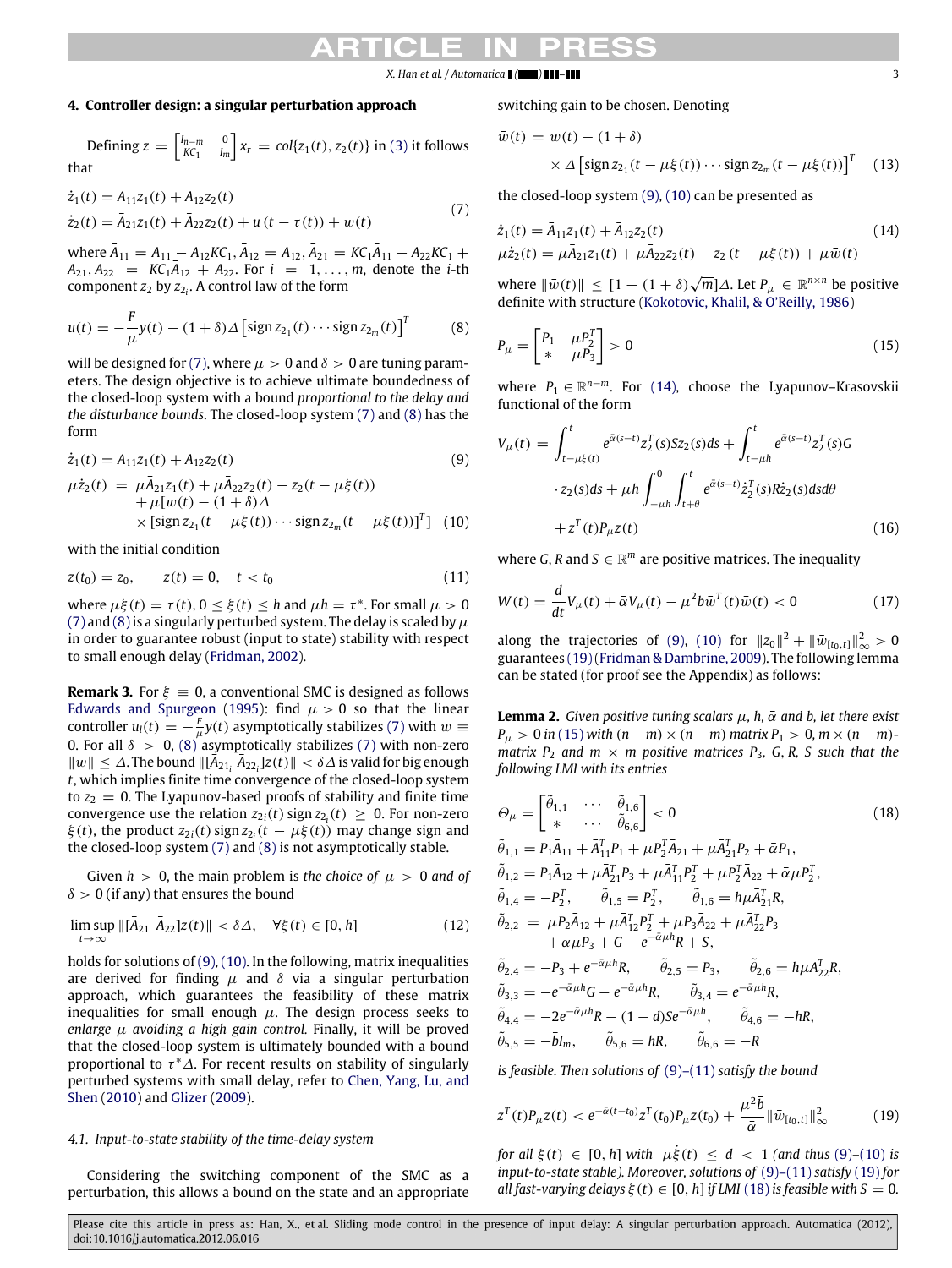# *4.2. LMIs for the controller design*

Conditions will now be derived that guarantee the bound [\(12\)](#page-2-8) for the solutions of [\(9\),](#page-2-2) [\(10\).](#page-2-3) Taking into account [\(19\)](#page-2-5) and, thus,  $\limsup_{t\to\infty} z^T(t)P_\mu z(t) < \frac{\mu^2 \bar{b}}{\bar{\alpha}}$  $\frac{2\bar{b}}{a}[1+(1+\delta)\sqrt{m}]^2\Delta^2$ , it may be con-cluded that [\(12\)](#page-2-8) holds if the inequality  $\mu^2 z^T(t)[\bar A_{21}\,\bar A_{22}]^T[\bar A_{21}\,\bar A_{22}]$  $z(t) < \frac{\bar{\alpha}z^T(t)P_{\mu}z(t)\delta^2}{\bar{b}[1+(1+\delta)\sqrt{m}]^2}$  is satisfied for  $t\to\infty$ . Hence, the inequality

$$
\begin{bmatrix}\n\frac{-\bar{\alpha}\delta^2}{\bar{b}[1+(1+\delta)\sqrt{m}]^2}P_1 & \frac{-\mu\bar{\alpha}\delta^2}{\bar{b}[1+(1+\delta)\sqrt{m}]^2}P_2^T & \mu\bar{A}_{21}^T \\
* & \frac{-\mu\bar{\alpha}\delta^2}{\bar{b}[1+(1+\delta)\sqrt{m}]^2}P_3 & \mu\bar{A}_{22}^T \\
* & \bar{b}[1+(1+\delta)\sqrt{m}]^2 & -I_m\n\end{bmatrix}
$$
\n
$$
< 0
$$
\n(20)

guarantees that the solutions of [\(9\),](#page-2-2) [\(10\)](#page-2-3) satisfy the bound [\(12\).](#page-2-8) By Schur complements, [\(20\)](#page-3-0) is feasible if the following matrix inequality is feasible

$$
\frac{-\bar{\alpha}\delta^2}{\bar{b}[1+(1+\delta)\sqrt{m}]^2} \begin{bmatrix} P_1 & \mu P_2^T \\ * & \mu P_3 \end{bmatrix} + \mu^2 \begin{bmatrix} \bar{A}_{21}^T \\ \bar{A}_{22}^T \end{bmatrix} \begin{bmatrix} \bar{A}_{21} & \bar{A}_{22} \end{bmatrix} < 0. (21)
$$

Matrix inequalities [\(15\),](#page-2-6) [\(18\)](#page-2-7) and [\(20\)](#page-3-0) have been derived for finding the parameters  $\mu$  and  $\delta$  of the controller [\(8\).](#page-2-1) It will now be shown that if the  $\mu$ -independent LMI

$$
\Theta_0 = \Theta_{\mu|\mu=0} < 0 \tag{22}
$$

is feasible, then for all  $\delta > 0$  inequalities [\(15\),](#page-2-6) [\(18\)](#page-2-7) and [\(20\)](#page-3-0) are feasible for all small enough  $\mu$ . Let  $P_1$ ,  $P_2$ ,  $P_3$  satisfy  $\Theta_0 < 0$ . Then for small enough  $\mu > 0$ , [\(15\)](#page-2-6) and [\(18\)](#page-2-7) are feasible for the same  $\mu$ *independent* matrices  $P_1$ ,  $P_2$ ,  $P_3$ . Hence, given  $\delta > 0$ , [\(21\)](#page-3-1) is feasible for small enough  $\mu > 0$ .

It is easily seen that  $\Theta_0 < 0$  guarantees exponential stability with decay rate  $\bar{\alpha}/2$  of the slow subsystem

$$
\dot{z}_s(t) = \bar{A}_{11} z_s(t), \quad z_s(t) \in \mathbb{R}^{n-m}
$$

and asymptotic stability of the fast subsystem of [\(14\)](#page-2-4)

$$
\mu\dot{z}_f(t) = -z_f(t - \mu\xi(t)), \quad \xi(t) \in [0, h], z_f(t) \in \mathbb{R}^m.
$$

Since  $\bar{A}_{11}$  is Hurwitz, there exists  $P_1 > 0$  satisfying  $P_1\bar{A}_{11}+\bar{A}^T_{11}P_1+$  $\overline{\alpha}P_1$  < 0 for small enough  $\overline{\alpha} > 0$ . Choose next  $P_2 = 0$ ,  $G = \overline{S} = 0$ and  $R = P_3 = p_3I_m$ . By using Schur complements, it can be shown that  $\Theta_0 < 0$  holds for big enough  $p_3 > 0$ ,  $\bar{b}$  and small enough *h*. The sufficient conditions below for the feasibility of [\(15\),](#page-2-6) [\(18\)](#page-2-7) and [\(20\)](#page-3-0) have been proved:

<span id="page-3-6"></span>**Proposition 1.** (i) *Given positive tuning scalars h,*  $\bar{\alpha}$  *and*  $\bar{b}$ *, let there*  $ext{ext{a}}$   $0 < P_1 \in \mathbb{R}^{(n-m)\times(n-m)}$ ,  $P_2 \in \mathbb{R}^{m\times(n-m)}$  and positive  $m \times m$ *matrices P*<sub>3</sub>, *G*, *R*, *S* such that LMI [\(22\)](#page-3-2) is feasible. Then, for all  $\delta > 0$ *there exists*  $\mu(\delta) > 0$  *such that for all*  $\mu \in (0, \mu(\delta))$  *LMIs* [\(15\)](#page-2-6), [\(18\)](#page-2-7) and [\(20\)](#page-3-0) *are feasible and, thus, solutions of* [\(9\)](#page-2-2)*–*[\(10\)](#page-2-3) *satisfy the bound* [\(12\)](#page-2-8)*.*

(ii) *LMI* [\(22\)](#page-3-2) *is feasible for small enough h,*  $\bar{\alpha}$  *and big enough*  $\bar{b}$ *.* 

*4.3. Main result*

Let  $\phi(t, t_0, \mu)$  be the fundamental solution of the equation  $\mu \zeta(t) = -\zeta(t - \mu \xi(t)), \zeta(t) \in \mathbb{R}$  with  $\phi(t_0, t_0, \mu) = 1$  and  $\phi(t, t_0, \mu) = 0$  for  $t < t_0$ . By using the arguments of [Lemma 2](#page-2-9) and choosing

$$
V_2 = \psi \int_{t-\mu\xi(t)}^t e^{\alpha_2(s-t)} \zeta^2(s) ds + q \int_{t-\mu h}^t e^{\alpha_2(s-t)} \zeta^2(s) ds + \mu h r \int_{-\mu h}^0 \int_{t+\theta}^t e^{\alpha_2(s-t)} \dot{\zeta}^2(s) ds d\theta + \mu \rho \zeta^2(t)
$$

with positive scalars  $\rho$ ,  $q$ ,  $r$ ,  $\psi$ , it can be shown that the feasibility of the  $\mu$ -independent LMI

<span id="page-3-3"></span>
$$
\begin{bmatrix}\n\psi + q - r & 0 & -\rho + r & 0 \\
\ast & -q - r & r & 0 \\
\ast & \ast & -(1 - d)\psi - 2r & hr \\
\ast & \ast & \ast & -r\n\end{bmatrix} < 0 \tag{23}
$$

yields the following bound

<span id="page-3-9"></span>
$$
|\phi(t, t_0, \mu)| \le e^{-\frac{\alpha_2(t - t_0)}{\mu}}
$$
\n(24)

for small enough  $\alpha_2 > 0$  and  $\forall \mu > 0$ ,  $\xi(t) \leq h, \mu \xi \leq d < 1$ . Note that [\(23\)](#page-3-3) is feasible for  $h < 1.414$  if  $d = 0$  and for  $h < 1.22$ if *d* is unknown (i.e. for fast varying delay). The main result is now formulated (for proof see the Appendix) as follows:

<span id="page-3-7"></span><span id="page-3-0"></span>**Theorem 1.** *Let the conditions of [Lemma](#page-1-3)* 1 *hold. Given positive tuning scalars*  $\mu$ ,  $h$ ,  $\bar{\alpha}$ ,  $b$  and  $\delta$  *let there exist*  $0 < P_1 \in$ R (*n*−*m*)×(*n*−*m*) , *P*<sup>2</sup> ∈ R *m*×(*n*−*m*) *, positive m* × *m-matrices P*3, *G*, *R, S* and positive scalars  $\rho$ ,  $q$ ,  $r$ ,  $\psi$  such that LMIs [\(15\)](#page-2-6), [\(18\),](#page-2-7) [\(20\)](#page-3-0) and [\(23\)](#page-3-3) *are feasible. Then for all*  $\xi \in [0, h]$ ,  $\mu \xi \leq d < 1$  *the solutions z*(*t*) *of the closed-loop system* [\(9\)](#page-2-2)*–*[\(10\)](#page-2-3) *satisfy the following bounds:*

<span id="page-3-4"></span><span id="page-3-1"></span>
$$
\limsup_{t \to \infty} |z_{2_i}(t)| \le 2M_0\mu h, \quad M_0 = (1+\delta)(1+\sqrt{m})\Delta \tag{25}
$$

*where i* = 1, ..., *m* denotes the *i*-th component of  $z_2$ , and

<span id="page-3-5"></span><span id="page-3-2"></span>
$$
\limsup_{t \to \infty} z_1^T(t)\hat{P}z_1(t) \le 4 \frac{b}{\alpha} m M_0^2 \mu^2 h^2.
$$
 (26)

*Moreover, the solutions of* [\(9\)](#page-2-2)*-* [\(10\)](#page-2-3) *satisfy* [\(25\)](#page-3-4) and [\(26\)](#page-3-5) *for all fast varying delays*  $\xi(t) \in [0, h]$  *if the above LMIs are feasible with*  $S = 0$ *and*  $\psi = 0$ *.* 

<span id="page-3-8"></span>**Remark 4.** The singular perturbation approach allows the choice of tuning parameters to occur in two stages:

(i) Given  $\bar{b} > 0$ ,  $h = 0$  find the tuning parameter  $\bar{\alpha} > 0$  that minimizes  $\frac{\overline{b}}{\overline{\alpha}}$  by solving the  $\mu$ -independent LMI [\(22\)](#page-3-2) (which corresponds to the slow and the fast subsystems). Increase *h* arriving to some maximum achievable  $h \leq 1.22$  which preserves the feasibility of [\(22\).](#page-3-2)

(ii) With  $\bar{\alpha}$ ,  $\bar{b}$  and *h* as found in (1) search for the remaining tuning parameters  $\mu > 0$  and  $\delta > 0$  such that the  $\mu$ -dependent LMIs [\(15\),](#page-2-6) [\(18\),](#page-2-7) [\(20\)](#page-3-0) and [\(21\)](#page-3-1) (which correspond to the full-order system) are feasible. Start with small  $\mu$  and big  $\delta$  for which the above LMIs are feasible (as guaranteed by [Proposition 1\)](#page-3-6). Then increase  $\mu$  (to avoid the high-gain control and to treat bigger delays) by decreasing *h* and  $\bar{\alpha}$  such that  $\mu h$  is maximized and  $\delta$  is minimized. The latter leads to a smaller ultimate bound.

Note increase in  $\mu$  leads to increase of the switching parameter  $\delta$ . Therefore, a trade-off exists between bound minimization and the acceptable control magnitude.

**Remark 5.** Consider now [\(1\)](#page-1-4) with the linear controller  $u_l(t)$  =  $-\frac{F}{\mu}y(t)$ . Then the closed-loop system has the form [\(14\)](#page-2-4) with  $\bar{w}(t) = w(t)$ . Under the conditions of [Lemma 2,](#page-2-9) the solutions of the resulting closed-loop system satisfy  $z^T(t)P_\mu z(t) < e^{-\bar{\alpha}(t-t_0)}$  $z_0^T P_\mu z_0 + \frac{\mu^2 \bar{b}}{\bar{\alpha}} \Delta^2$ . Given  $\mu$  and  $\delta$  satisfying the conditions of [Theorem 1,](#page-3-7) the ultimate bounds under the proposed SMC are given by [\(25\)](#page-3-4) and [\(26\)](#page-3-5) and these bounds vanish for  $h \to 0$ , i.e. the performance under the proposed SMC recovers the performance under the ideal SMC without input delay. Given  $\mu > 0$  satisfying [Lemma 2,](#page-2-9) the ultimate bounds under the *linear controller*  $u_l(t)$  =  $-\frac{F}{\mu}y(t)$  are proportional to the disturbance bound only and do not vanish for  $h \rightarrow 0$ . Therefore, the linear controller leads to vanishing bounds only for  $\mu \to 0$ , i.e. by using very high gain (even with no input delay).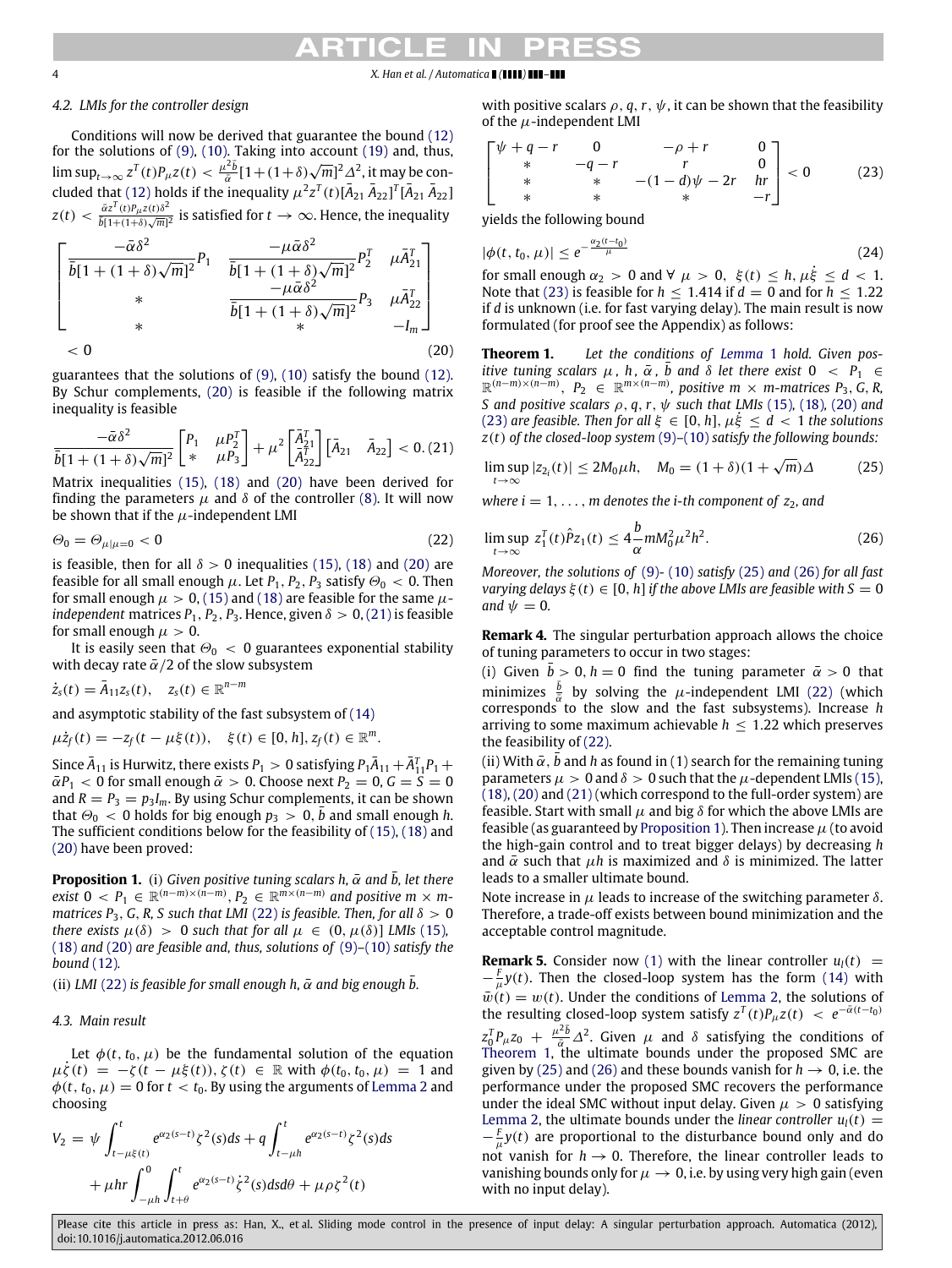# **5. Extension to input and state delay**

The following uncertain dynamical system is considered with state and input time varying delay  $r(t)$  and  $\tau(t)$ , respectively, and with matched disturbance w(*t*)

$$
\dot{x}(t) = Ax(t) + A_d x(t - r(t)) + B (u(t - \tau(t)) + w(t)),
$$
  
\n
$$
y(t) = Cx(t)
$$

where  $x(t) \in \mathbb{R}^n$ ,  $u(t) \in \mathbb{R}^m$ ,  $w(t) \in \mathbb{R}^m$  and  $y(t) \in \mathbb{R}^p$  with  $m <$  $p < n$ . The delays and disturbance are bounded by:  $r(t) \in [0, r^*]$ ,  $\tilde{\tau}(t) \in [0, \tau^*]$  and  $||w(t)|| \leq \Delta$ . The delays may be either slowly varying with  $\dot{r}(t) \leq d_1 < 1$ ,  $\dot{\tau}(t) \leq d_2 < 1$  or fast varying (with no constraint on the delay derivatives). The input and output matrices *B* and *C* are both of full rank. The sliding manifold can be defined by  $(2)$ .

# *5.1. Sliding manifold design*

In regular form, the system [\(5\)](#page-1-0) becomes

$$
\dot{x}_r(t) = \begin{bmatrix} A_{11} & A_{12} \\ A_{21} & A_{22} \end{bmatrix} x_r(t) + \begin{bmatrix} A_{d11} & A_{d12} \\ A_{d21} & A_{d22} \end{bmatrix} x_r(t - r(t)) + \begin{bmatrix} 0 \\ I_m \end{bmatrix} (u(t - \tau(t)) + w(t)),
$$
\n(27)

 $y(t) = \begin{bmatrix} 0 & T \end{bmatrix} x_r(t).$ 

Defining the sliding manifold as in [\(4\),](#page-1-6) the reduced-order system with inputs  $z_2(t)$  and  $z_2(t - r(t))$  is

$$
\dot{x}_1(t) = (A_{11} - A_{12}KC_1)x_1(t) + (A_{d11} - A_{d12}KC_1)x_1(t - r(t)) + A_{12}z_2(t) + A_{d12}z_2(t - r(t))
$$
\n(28)

where  $(A_{11} + A_{d11}, A_{12} + A_{d12}, C_1)$  is assumed stabilizable.

**Lemma 3** (*[Han](#page-8-19) [et al.](#page-8-19)* [\(2010\)](#page-8-19)). *Given tuning scalars*  $\alpha > 0$ ,  $\varepsilon$ ,  $\varepsilon_1$ ,  $b_1$ ,  $b_2 > 0$  and a matrix  $M \in \mathbb{R}^{(p-m)\times(n-p)}$ , let there exist  $(n - m) \times$ (*n* − *m*) *matrices P* > 0*, G* ≥ 0, *S* ≥ 0*, R* ≥ 0 *and matrices*  $Q_{22} \in \mathbb{R}^{(p-m)\times(p-m)}$ ,  $Q_{11} \in \mathbb{R}^{(n-p)\times(n-p)}$ ,  $Q_{12} \in \mathbb{R}^{(n-p)\times(p-m)}$ ,  $Y \in \mathbb{R}^{m \times (p-m)}$ ,  $K = YQ_{22}^{-1}$  *such that LMI* 

$$
\hat{\Theta} = \begin{bmatrix} \hat{\theta}_{1,1} & \cdots & \hat{\theta}_{1,6} \\ * & \cdots & \hat{\theta}_{6,6} \end{bmatrix} < 0
$$
\n(29)

*where*

$$
\hat{\theta}_{11} = A_{11}Q_2 - A_{12}[Y \ \varepsilon_1 Y] + Q_2^T A_{11}^T \n+ \alpha P - [YM \ \varepsilon Y]^T A_{12}^T + G + S - Re^{-\alpha r^*}, \n\hat{\theta}_{15} = A_{12}, \quad \hat{\theta}_{34} = Re^{-\alpha r^*} \n\hat{\theta}_{12} = P - Q_2 + \varepsilon Q_2^T A_{11}^T - \varepsilon [YM \ \varepsilon_1 Y]^T A_{12}^T, \n\hat{\theta}_{66} = -b_2 I_m \n\hat{\theta}_{14} = A_{d11}Q_2 - A_{d12}[YM \ \varepsilon_1 Y] + Re^{-\alpha r^*}, \quad \hat{\theta}_{16} = A_{d12} \n\hat{\theta}_{22} = -\varepsilon Q_2 - \varepsilon Q_2^T + r^{*2} R, \quad \hat{\theta}_{33} = -(G + R)e^{-\alpha r^*}, \n\hat{\theta}_{24} = \varepsilon A_{d11}Q_2 - \varepsilon A_{d12}[YM \ \varepsilon_1 Y], \quad \hat{\theta}_{25} = \varepsilon A_{12}, \n\hat{\theta}_{26} = \varepsilon A_{d12} \n\hat{\theta}_{44} = -2e^{-\alpha r^*} R - (1 - d_1)Se^{-\alpha r^*}, \quad \hat{\theta}_{55} = -b_1 I_m,
$$

holds, then for all ultimately bounded *z*2*, solutions of* [\(28\)](#page-4-0) *satisfy the*  $\int_0^T \frac{\partial u}{\partial t} \, dt$   $\int_0^T \frac{\partial u}{\partial t} \, dt$   $\int_0^T \frac{\partial^2 u}{\partial t} \, dt$   $\int_0^T \frac{\partial^2 u}{\partial t} \, dt$   $\int_0^T \frac{\partial^2 u}{\partial t} \, dt$   $\int_0^T \frac{\partial^2 u}{\partial t} \, dt$ where  $\hat{P}$  and  $Q_2$  are in the form given in [Lemma](#page-1-3) 1.

# *5.2. Controller design and the resulting ultimate bound*

By similar change of coordinates as in [\(7\)](#page-2-0) and [\(27\)](#page-4-1) becomes

$$
\dot{z}_1(t) = \bar{A}_{11}z_1(t) + \bar{A}_{d11}z_1(t - r(t)) + \bar{A}_{12}z_2(t) \n+ \bar{A}_{d12}z_2(t - r(t)) \n\dot{z}_2(t) = \bar{A}_{21}z_1(t) + \bar{A}_{d21}z_1(t - r(t)) + \bar{A}_{22}z_2(t) \n+ \bar{A}_{d22}z_2(t - r(t)) + u(t - \tau(t)) + w(t).
$$

With the controller given in [\(8\)](#page-2-1) the closed-loop system is

$$
\dot{z}_1(t) = \bar{A}_{11}z_1(t) + \bar{A}_{d11}z_1(t - r(t)) + \bar{A}_{12}z_2(t) \n+ \bar{A}_{d12}z_2(t - r(t)) \n\mu \dot{z}_2(t) = \mu \bar{A}_{21}z_1(t) + \mu \bar{A}_{d21}z_1(t - r(t)) + \mu \bar{A}_{22}z_2(t) \n+ \mu \bar{A}_{d22}z_2(t - r(t)) - z_2(t - \mu \xi(t)) + \bar{w}(t)
$$
\n(30)

<span id="page-4-2"></span>where  $\bar{w}(t)$  is given by [\(13\)](#page-2-10) with  $\|\bar{w}(t)\| \leq [1 + (1 + \delta)\sqrt{m}] \Delta$ ,  $\mu \xi(t) = \tau(t), 0 \leq \xi(t) \leq h, z(t) = \text{col}\{z_1(t), z_2(t)\}.$  Let  $P_\mu$  be of the same structure as [\(15\),](#page-2-6) then input-to-state stability can be derived using the Lyapunov–Krasovskii functional

<span id="page-4-1"></span><span id="page-4-0"></span>
$$
V_{\mu}(t) = z^{T}(t)P_{\mu}z(t) + \int_{t-r^{*}}^{t} e^{\tilde{\alpha}(s-t)}z_{1}^{T}(s)G_{1}z_{1}(s)ds
$$
  
+ 
$$
\int_{t-r(t)}^{t} e^{\tilde{\alpha}(s-t)}z_{1}^{T}(s)S_{1}z_{1}(s)ds
$$
  
+ 
$$
\int_{t-\mu h}^{t} e^{\tilde{\alpha}(s-t)}z_{2}^{T}(s)G_{2}z_{2}(s)ds
$$
  
+ 
$$
\int_{t-\mu\xi(t)}^{t} e^{\tilde{\alpha}(s-t)}z_{2}^{T}(s)S_{2}z_{2}(s)ds
$$
  
+ 
$$
\int_{t-r(t)}^{t} e^{\tilde{\alpha}(s-t)}z_{2}^{T}(s)S_{3}z_{2}(s)ds
$$
  
+ 
$$
\int_{t-r^{*}}^{t} e^{\tilde{\alpha}(s-t)}z_{2}^{T}(s)S_{4}z_{2}(s)ds
$$
  
+ 
$$
r^{*}\int_{-r^{*}}^{0} \int_{t+\theta}^{t} e^{\tilde{\alpha}(s-t)}\dot{z}_{1}^{T}(s)R_{1} \cdot \dot{z}_{1}(s)dsd\theta
$$
  
+ 
$$
\mu h \int_{-\mu h}^{0} \int_{t+\theta}^{t} e^{\tilde{\alpha}(s-t)}\dot{z}_{2}^{T}(s)R_{2}\dot{z}_{2}(s)dsd\theta
$$
  
+ 
$$
\mu^{2}r^{*}\int_{-r^{*}}^{0} \int_{t+\theta}^{t} e^{\tilde{\alpha}(s-t)}\dot{z}_{2}^{T}(s)R_{3}\dot{z}_{2}(s)dsd\theta
$$

<span id="page-4-5"></span>with positive matrices *G*1, *G*2, *S*1, *S*2, *S*3, *S*4, *R*1, *R*<sup>2</sup> and *R*3.

<span id="page-4-4"></span>**Lemma 4.** *Given positive tuning scalars*  $r^*$ *,*  $\mu$ *, h,*  $\bar{\alpha}$  *and*  $\bar{b}_1$ *, let there exist*  $P_\mu > 0$  *in* [\(15\)](#page-2-6) *with*  $(n - m) \times (n - m)$  *matrix*  $P_1 > 0$ *, m*  $\times$  $(n - m)$ -matrix  $P_2$ ,  $m \times m$  positive matrix  $P_3$ ,  $(n - m) \times (n - m)$ *positive matrices*  $G_1$ ,  $S_1$ ,  $R_1$ ,  $m \times m$  positive matrices  $G_2$ ,  $S_2$ ,  $S_3$ ,  $S_4$ ,  $R_2$ *and R*<sup>3</sup> *such that the LMI*

<span id="page-4-3"></span>
$$
\Theta_{\mu} = \begin{bmatrix} \bar{\theta}_{1,1} & \cdots & \bar{\theta}_{1,12} \\ * & \cdots & \bar{\theta}_{12,12} \end{bmatrix} < 0
$$
\nwith entries\n
$$
\bar{\theta}_{1,1} = \bar{\alpha} P_1 + P_1 \bar{A}_{11} + \bar{A}_{11}^T P_1 + \mu P_2^T \bar{A}_{21} + \mu \bar{A}_{21} P_2 + G_1 + S_1 - R_1 e^{-\bar{\alpha} r^*},
$$
\n
$$
\bar{\theta}_{1,2} = P_1 \bar{A}_{d11} + R_1 e^{-\bar{\alpha} r^*} + \mu P_2^T \bar{A}_{d21},
$$
\n
$$
\bar{\theta}_{1,4} = P_1 \bar{A}_{12} + \mu \bar{A}_{21}^T P_3 + \mu \bar{A}_{11}^T P_2^T + \mu P_2^T \bar{A}_{22} + \alpha \mu P_2^T,
$$
\n
$$
\bar{\theta}_{1,5} = P_1 \bar{A}_{d12} + \mu P_2^T \bar{A}_{d22}, \qquad \bar{\theta}_{1,7} = -P_2^T, \qquad \bar{\theta}_{1,9} = P_2^T,
$$
\n
$$
\bar{\theta}_{1,10} = r^* \bar{A}_{11}^T R_1, \qquad \bar{\theta}_{1,11} = \mu h \bar{A}_{21}^T R_2,
$$
\n
$$
\bar{\theta}_{1,12} = \mu r^* \bar{A}_{21}^T R_3,
$$
\n(31)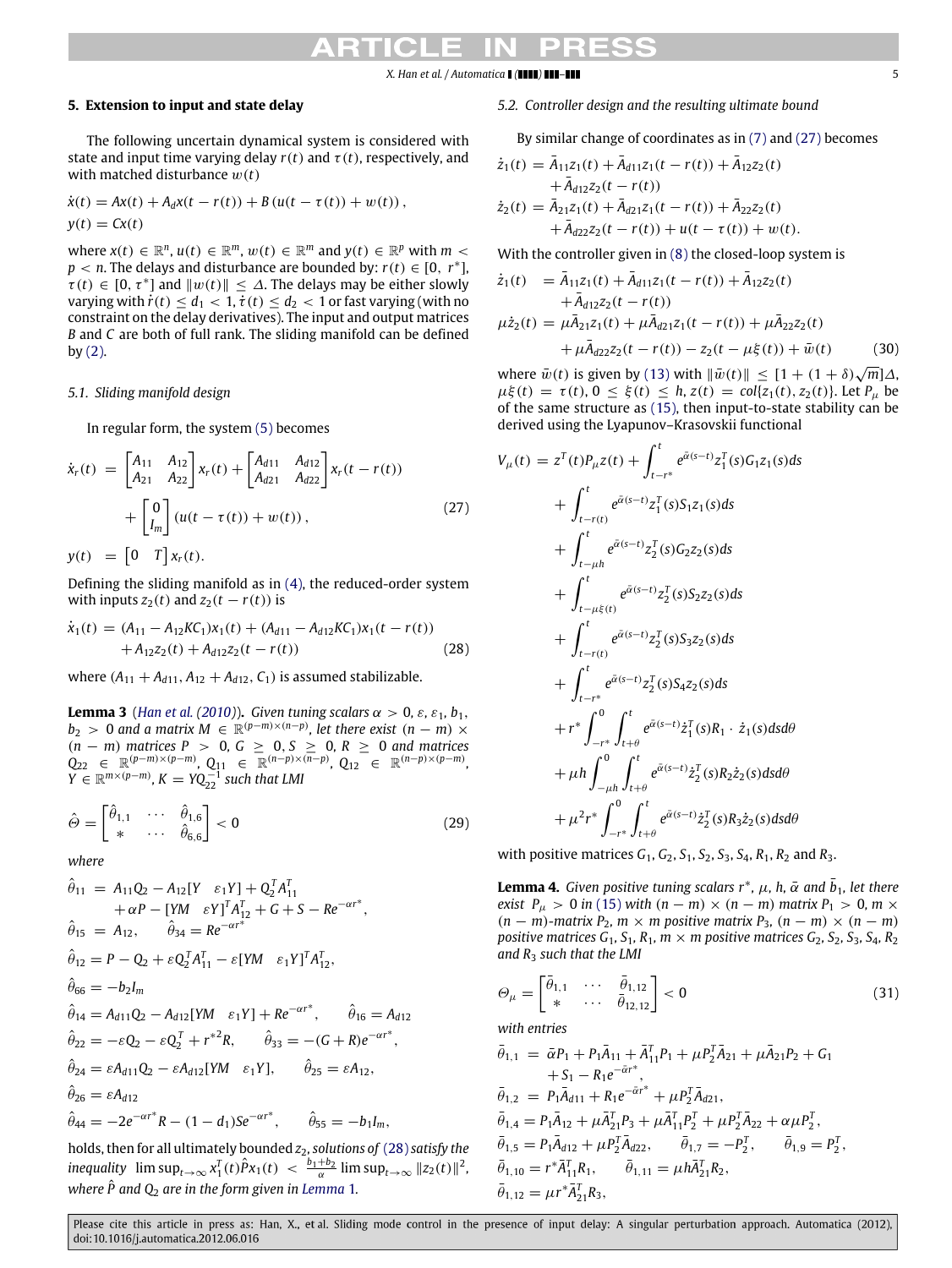$\bar{\theta}_{2,2} = -2R_1e^{-\bar{\alpha}r^*} - (1 - d_1)S_1e^{-\bar{\alpha}r^*}, \qquad \bar{\theta}_{2,3} = R_1e^{-\bar{\alpha}r^*},$  $\bar{\theta}_{2,4} = \mu \bar{A}_{d21}^T P_3 + \mu \bar{A}_{d11}^T P_2^T$ ,  $\bar{\theta}_{2,10} = r^* \bar{A}_{d11}^T R_1$ ,  $\bar{\theta}_{2,11} = \mu h \bar{A}_{d21}^T R_2, \qquad \bar{\theta}_{2,12} = \mu r^* \bar{A}_{d21}^T R_3,$  $\bar{\theta}_{5,10} = r^* \bar{A}_{d12}^T R_1,$  $\bar{\theta}_{3,3} = -e^{-\bar{\alpha}r^*}(R_1 + G_1), \qquad \bar{\theta}_{4,7} = -P_3 + R_2e^{-\bar{\alpha}\mu h},$  $\bar{\theta}_{4,4} = \mu P_3 \bar{A}_{22} + \mu \bar{A}_{22}^T P_3 + \mu P_2 \bar{A}_{12} + \mu \bar{A}_{12}^T P_2^T + \mu \bar{\alpha} P_3$  $-R_2e^{-\bar{\alpha}\mu h} - \mu^2e^{-\bar{\alpha}r^*}R_3 + G_2 + S_2 + S_3 + S_4,$  $\bar{\theta}_{4,5} = \mu P_3 \bar{A}_{d22} + \mu P_2 \bar{A}_{d12} + \mu^2 e^{-\bar{\alpha}r^*} R_3,$  $\bar{\theta}_{4,9} = P_3, \qquad \bar{\theta}_{4,10} = r^* \bar{A}_{12}^T R_1, \qquad \bar{\theta}_{4,11} = \mu h \bar{A}_{22}^T R_2,$  $\bar{\theta}_{5,5} = -(1-d_1)S_3e^{-\bar{\alpha}r^*} - 2\mu^2e^{-\bar{\alpha}r^*}R_3,$  $\bar{\theta}_{5,6} = \mu^2 e^{-\bar{\alpha}r^*} R_3,$  $\bar{\theta}_{5,11} = \mu h \bar{A}_{d22}^T R_2, \qquad \bar{\theta}$  $\mu r^* \bar{A}_{d22}^T R_3$  $\bar{\theta}_{4,12} = \mu r^* \bar{A}_{22}^T R_3,$  $\bar{\theta}_{6,6} = -e^{-\bar{\alpha}r^*}(\mu^2 R_3 + S_4), \qquad \bar{\theta}_{9,9} = -\bar{b}_1 I_m,$  $\bar{\theta}_{12,12} = -R_3$  $\bar{\theta}_{7,7} = -2R_2e^{-\bar{\alpha}\mu h} - (1 - d_2)S_2e^{-\bar{\alpha}\mu h}, \qquad \bar{\theta}_{7,8} = R_2e^{-\bar{\alpha}\mu h},$  $\bar{\theta}_{7,11} = -hR_2, \qquad \bar{\theta}_{7,12} = -r^*R_3,$  $\bar{\theta}_{8,8} = -(R_2 + G_2)e^{-\bar{\alpha}\mu h},$  $\bar{\theta}_{9,11} = hR_2, \qquad \bar{\theta}_{9,12} = r^*R_3, \qquad \bar{\theta}_{10,10} = -R_1,$  $\bar{\theta}_{11,11} = -R_2.$ 

*Then solutions of* [\(30\)](#page-4-2) *satisfy the bound*

$$
\limsup_{t \to \infty} z^T(t) P_{\mu} z(t) < \frac{\mu^2 \bar{b}_1 \left( 1 + (1 + \delta) \sqrt{m} \right)^2}{\bar{\alpha}} \Delta^2 \tag{32}
$$

*for all r*(*t*)  $\in$  [0, *r*<sup>\*</sup>] *and*  $\xi$ (*t*)  $\in$  [0, *h*] *with*  $\dot{r}$ (*t*)  $\le$  *d*<sub>1</sub>  $<$  1 *and*  $\mu \dot{\xi}$   $\le$ *d*<sup>2</sup> < 1*. Moreover, solutions of* [\(30\)](#page-4-2) *satisfy* [\(32\)](#page-5-0) *for all fast-varying delays*  $r(t) \in [0, r^*]$  *or*  $\xi(t) \in [0, h]$  *if LMI* [\(31\)](#page-4-3) *is feasible with*  $S_1 = S_3 = 0$  or  $S_2 = 0$  respectively.

Conditions will be derived that guarantee

$$
\limsup_{t \to \infty} \| [\bar{A}_{21} \bar{A}_{22}] z(t) \| < \kappa_1 \delta \Delta,
$$
\n
$$
\limsup_{t \to \infty} \| [\bar{A}_{d21} \bar{A}_{d22}] z(t - r(t)) \| < \kappa_2 \delta \Delta \tag{33}
$$

for solutions of [\(30\),](#page-4-2) where  $\kappa_1 + \kappa_2 \leq 1$ . Given [\(32\)](#page-5-0) and

$$
\limsup_{t \to \infty} z^{T} (t - r(t)) P_{\mu} z(t - r(t)) < \frac{\mu^{2} \bar{b}_{1} \left( 1 + (1 + \delta) \sqrt{m} \right)^{2}}{\bar{\alpha}} \Delta^{2}
$$

are true, [\(33\)](#page-5-1) holds if the following inequalities are satisfied

$$
z^{T}(t)[\bar{A}_{21} \bar{A}_{22}]^{T}[\bar{A}_{21} \bar{A}_{22}]z(t) < \frac{\bar{\alpha}\kappa_{1}^{2}\delta^{2}z^{T}(t)P_{\mu}z(t)}{\mu^{2}\bar{b}_{1}(1+(1+\delta)\sqrt{m})^{2}}
$$
  

$$
z^{T}(t-r(t))[\bar{A}_{d21} \bar{A}_{d22}]^{T}[\bar{A}_{d21} \bar{A}_{d22}]z(t-r(t))
$$

$$
< \frac{\bar{\alpha}\kappa_{2}^{2}\delta^{2}z^{T}(t-r(t))P_{\mu}z(t-r(t))}{\mu^{2}\bar{b}_{1}(1+(1+\delta)\sqrt{m})^{2}}
$$

for  $t \to \infty$ . Hence, the inequalities

$$
\begin{bmatrix}\n\kappa_1^2 \varpi P_1 & \mu \kappa_1^2 \varpi P_2^T & \mu \bar{A}_{21}^T \\
* & \mu \kappa_1^2 \varpi P_3 & \mu \bar{A}_{22}^T \\
* & * & -I_m\n\end{bmatrix} < 0,
$$
\n
$$
\begin{bmatrix}\n\kappa_2^2 \varpi P_1 & \mu \kappa_2^2 \varpi P_2^T & \mu \bar{A}_{d21}^T \\
* & \mu \kappa_2^2 \varpi P_3 & \mu \bar{A}_{d22}^T \\
* & * & -I_m\n\end{bmatrix} < 0
$$
\n(34)

where  $\varpi = \bar{\alpha}\delta^2$  $\frac{\alpha\delta}{\overline{b}_1(1+(1+\delta)\sqrt{m})^2}$ , guarantee that the solutions of [\(30\)](#page-4-2) satisfy the bound [\(33\).](#page-5-1)

**Proposition 2.** *Given positive tuning scalars r<sup>\*</sup>,*  $\mu$ *, h,*  $\bar{\alpha}$ *,*  $\bar{b}_1$ *,*  $\kappa_1$ *,*  $\kappa_2$ *,*  $\delta$ *let there exist*  $0 < P_1 \in \mathbb{R}^{(n-m)\times(n-m)}$ ,  $P_2 \in \mathbb{R}^{m\times(n-m)}$  and positive  $(n - m) \times (n - m)$  *matrices*  $G_1, S_1, R_1$ *, positive*  $m \times m$  *matrices*  $P_3, G_2, S_2, S_3, S_4, R_2$  *and*  $R_3$  *such that LMI*  $\Theta_0 < 0$  *is feasible, where*  $\Theta$ <sub>0</sub> is given by [\(31\)](#page-4-3) with  $\mu = 0$ . Then, for positive scalars κ<sub>1</sub>, κ<sub>2</sub>, *where*  $\kappa_1 + \kappa_2 \leq 1$  *and all*  $\delta > 0$ *, there exists*  $\mu(\delta) > 0$  *such that for all*  $\mu \in (0, \mu(\delta))$  *LMIs* [\(15\)](#page-2-6), [\(31\)](#page-4-3) *and* [\(34\)](#page-5-2) *are feasible and, thus, solutions of* [\(30\)](#page-4-2) *satisfy the bound* [\(33\)](#page-5-1)*.*

**Theorem 2.** *Let the conditions of [Lemma](#page-4-4)* 4 *hold. Given positive tuning scalars r<sup>\*</sup>,*  $\mu$ *, h*  $\leq$  1.22,  $\overline{\alpha}$ ,  $\overline{b}_1$ ,  $\kappa_1$ ,  $\kappa_2$ ,  $\delta$  *let there exist* 0 <  $P_1 \in \mathbb{R}^{(n-m)\times(n-m)}$ ,  $P_2 \in \mathbb{R}^{m\times(n-m)}$  and positive  $(n-m)\times(n-m)$ *matrices*  $G_1$ ,  $S_1$ ,  $R_1$ , positive  $m \times m$  matrices  $P_3$ ,  $G_2$ ,  $S_2$ ,  $S_3$ ,  $S_4$ ,  $R_2$ *and R*<sup>3</sup> *such that LMIs* [\(15\)](#page-2-6), [\(31\)](#page-4-3) and [\(34\)](#page-5-2) *are feasible. Then for all*  $\xi \in [0, h], \mu \dot{\xi} \leq d_1 < 1, r(t) \in [0, r^*], \dot{r}(t) \leq d_2 < 1,$  the *solutions of the closed-loop system* [\(30\)](#page-4-2) *satisfy* [\(25\)](#page-3-4) *and* [\(26\)](#page-3-5)*. Moreover, the solutions of* [\(30\)](#page-4-2) *satisfy* [\(25\)](#page-3-4) and [\(26\)](#page-3-5)*for all fast varying delays*  $r(t) \in [0, r^*]$  *or*  $\xi(t) \in [0, h]$  *if the above LMIs are feasible with*  $S_1 = S_3 = 0$  *or*  $S_2 = 0$  *respectively.* 

**Remark 6.** Since LMIs [\(15\),](#page-2-6) [\(18\),](#page-2-7) [\(20\)](#page-3-0) and [\(23\),](#page-3-3) as well as [\(29\),](#page-4-5) [\(31\)](#page-4-3) and [\(34\),](#page-5-2) are affine in the system matrices, the results are applicable where these matrices have polytopic type uncertainties.

# **6. Example**

<span id="page-5-0"></span>The following model of combustion in a liquid monopropellant rocket motor has been considered in [Zheng,](#page-8-22) [Cheng,](#page-8-22) [and](#page-8-22) [Gao](#page-8-22) [\(1995\)](#page-8-22), where the system is given by [\(5\)](#page-1-0) with

$$
A = \begin{bmatrix} 0.2\rho(t) & 0 & 0 & 0 \\ 0 & 0 & 0 & -1 \\ -1 & 0 & -1 & 1 \\ 0 & 1 & -1 & 0 \end{bmatrix},
$$
  
\n
$$
A_d = \begin{bmatrix} -1 - 0.2\rho(t) & 0 & 1 & 0 \\ 0 & 0 & 0 & 0 \\ 0 & 0 & 0 & 0 \\ 0 & 0 & 0 & 0 \end{bmatrix}
$$
  
\n
$$
C = \begin{bmatrix} 0 & 1 & 0 & 0 \\ 0 & 0 & 0 & 1 \end{bmatrix}, \qquad B = \begin{bmatrix} 0 & 1 & 0 & 0 \end{bmatrix}^T.
$$
 (35)

<span id="page-5-3"></span><span id="page-5-1"></span>Here  $\rho(t) = \sin(t)$  and the exogenous disturbance  $w(t)$  satisfy ∥w(*t*)∥ ≤ ∆ = 5. Time-varying delays in the states and input are due to pressure force propagation in the combustion chamber and gas injector respectively.

<span id="page-5-2"></span>LMI solutions for the controller design incorporate matrices *A* and  $A_d$  with two vertices corresponding to  $\rho = \pm 1$ . The controller is designed for fast varying state delay  $r(t) < 0.2$  s and fast varying input delay  $\tau(t) \leq 0.05$  s. Setting  $r^* = 0.2$ ,  $\alpha = 0.9$ ,  $b_1 =$ 0.0002,  $b_2 = 0.0001$ ,  $\varepsilon = 1.5$ ,  $\varepsilon_1 = 3.5$ ,  $M = [4 2.4]$  in LMI [\(29\)](#page-4-5) and  $\zeta = 147000$  in the LMI in [Remark 4,](#page-3-8) the reduced order system  $(28)$  is ultimately bounded with  $K = 1.015$ . Choosing LMI tuning parameters according to the algorithm in [Remark 4,](#page-3-8) it is obtained by solving the  $\mu$ -independent LMI [\(22\)](#page-3-2) (with  $\mu = 0$ ), that  $\bar{\alpha} = 0.44, \bar{b}_1 = 0.000005$  and maximum  $h = 0.7$ . Substituting the above  $\bar{\alpha}$ ,  $\bar{b}_1$  and *h* into the  $\mu$ -dependent LMI [\(31\),](#page-4-3) we find that LMIs [\(31\)](#page-4-3) and [\(34\)](#page-5-2) are feasible for  $\mu = 0.17$ ,  $\mu h = 0.05$  s with a smaller  $\bar{\alpha} = 0.28$ ,  $h = 0.29$  and  $\kappa_1 = 0.9999$ ,  $\kappa_2 = 0.0001$ ,  $\delta =$ 5.03. Therefore, the system is ultimately bounded under the linear controller  $u(t) = -\frac{F}{\mu}y(t)$  with  $F = [1 \ 1.015]$ . The controller [\(8\)](#page-2-1) has been fully synthesized to guarantee the bound  $||z_2(t)||_{t\to\infty} \le$ 6.03 according to [\(25\)](#page-3-4) for all fast varying state delays  $r(t) \leq 0.2$  s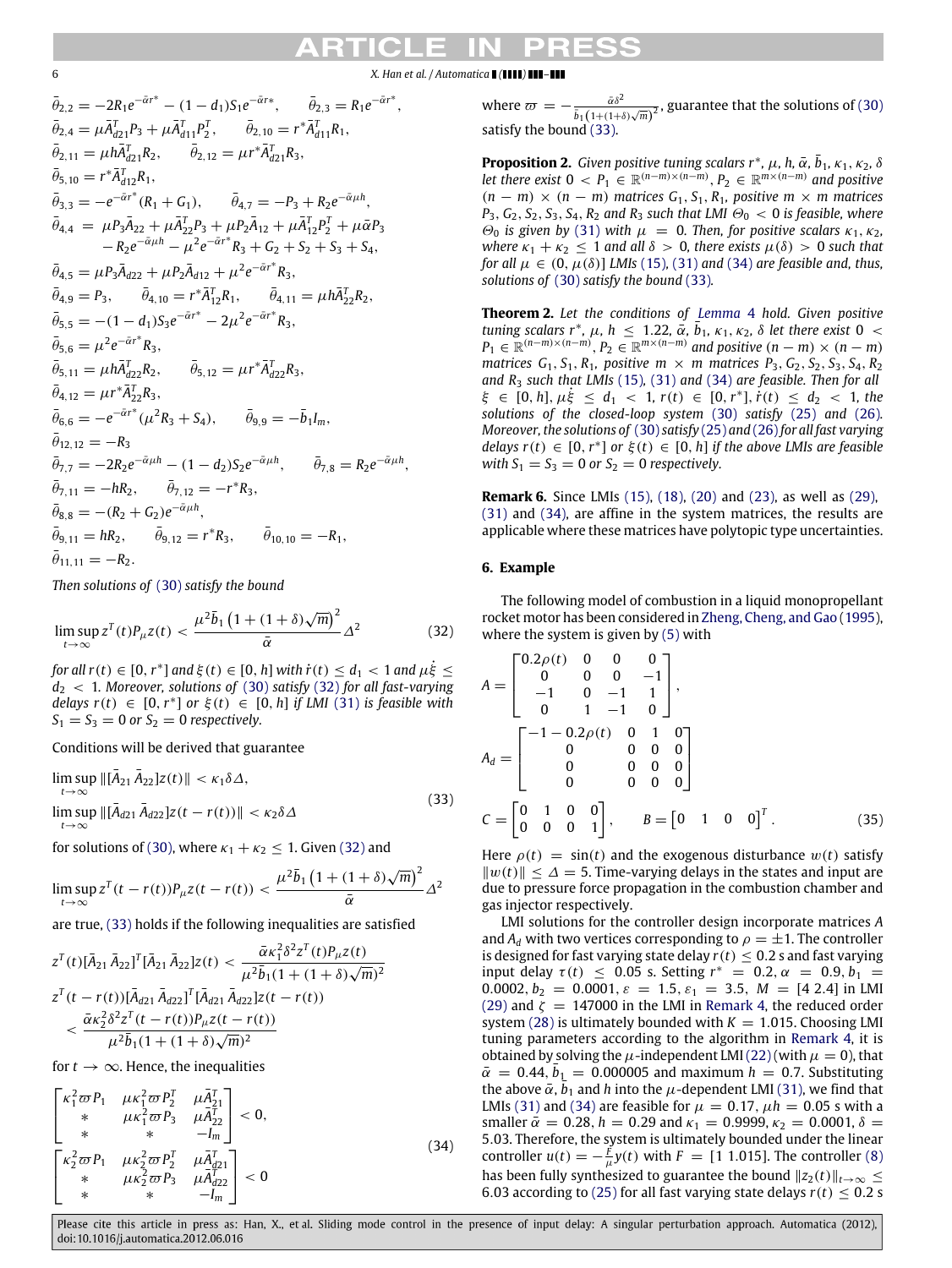<span id="page-6-1"></span>

**Fig. 1.** Conventional and proposed SMC under slowly varying state delay  $r(t) < 0.2$  s and fast varying input delay  $\tau(t) < 0.05$  s.

<span id="page-6-2"></span>

**Fig. 2.** Comparison of proposed SMC and the linear controller of the SMC under fast varying delays  $r(t) \le 0.2$  s and  $\tau(t) \le 0.01$  s.

and input delays  $\tau(t) \leq 0.05$  s. The control input does not produce high gain (here $\|F/\mu\| \leq 8.4$  since  $\mu = 0.17$  has been chosen large enough). The designed controller is simulated, where the disturbance is  $w(t) = 5 \sin 3t$ .

The advantages of the designed SMC over the conventional SMC from [Han](#page-8-19) [et al.](#page-8-19) [\(2010\)](#page-8-19) (which ignores the input delay)

$$
u(t) = -[15.8 \, 43]y(t) - 67 \frac{Fy(t)}{\|Fy(t)\|}, \quad F = [1 \, 3.1] \tag{36}
$$

are first demonstrated. Note that [\(36\)](#page-6-0) has been designed for [\(35\)](#page-5-3) with the slowly varying state delay  $r(t) \leq 0.2$  s,  $\dot{r} \leq 0.5$ . For simulation, the slowly varying state delay is chosen as  $r(t)$  =  $0.1 \sin(5t) + 0.1 \le 0.2$  s and the fast varying input delay is  $\tau(t)$  $= 0.025 \sin(40t) + 0.025 \le 0.05$  s. The conventional SMC [\(36\)](#page-6-0) achieves asymptotic stability in the presence of the state delay (see [Fig. 1\(](#page-6-1)a), where  $\tau \equiv 0$ ). In the presence of the input delay the controller leads to the outputs bounded by  $||y||_{t\rightarrow 30 \text{ s}} \leq 4$ (see [Fig. 1\(](#page-6-1)b)). In comparison the proposed SMC leads to a smaller output bounds with  $||y(t)||_{t\rightarrow 30 \text{ s}}$  ≤ 1.6 as shown in [Fig. 1\(](#page-6-1)c). The resulting switching variable is bounded by  $||z_2||_{t\rightarrow 30 \text{ s}} \leq 1.7$  as shown in [Fig. 1\(](#page-6-1)d), which is in line with the theoretical estimation. In the simulations under both SMC methods, chattering of high frequency is observed due to the delayed switching component sign  $u(t - \tau(t))$ . In the real implementations, many methods are introduced for reducing the chattering. A comprehensive review is given in [Young,](#page-8-23) [Utkin,](#page-8-23) [and](#page-8-23) [Özgüner](#page-8-23) [\(1999\)](#page-8-23).

For sufficiently small input delay the proposed SMC should have advantage over its linear control component leading to smaller bounds on the system outputs. Consider next the fast varying state delay  $r(t) = 0.1 \sin(15t) + 0.1 \le 0.2$  s and the fast varying input delay  $\tau(t) = 0.005 \sin(200t) + 0.005 \le 0.01$  s, where the disturbance was kept the same. The outputs of the system under the linear controller  $u(t) = -\frac{F}{\mu}y(t)(\mu = 0.17)$  and under the proposed SMC are shown in [Fig. 2\(](#page-6-2)a) and (b) respectively. The bound on the outputs produced by the linear controller is ∥*y*(*t*)∥*t*→30 s ≤ 0.85, whereas the bound obtained by the proposed SMC is smaller with  $||y(t)||_{t\rightarrow 30 \text{ s}} \leq 0.35$ . Note that the linear controller leads to the same bound  $||y(t)||_{t\rightarrow 30 \text{ s}} \leq 0.35$  as SMC by more than twice higher gain with  $\mu = 0.07$ .

**Remark 7.** Without input delay, the new SMC design method has advantages over existing methods [\(Edwards](#page-7-5) [&](#page-7-5) [Spurgeon,](#page-7-5) [1995;](#page-7-5) [Han](#page-8-19) [et al.,](#page-8-19) [2010\)](#page-8-19). The matrix  $P_{\mu}$  for the analysis of the closedloop system is full and not diagonal as in existing methods. The conservativeness of the diagonally structured  $P_{\mu}$  was verified by setting  $P_2 = 0$  in [\(15\)](#page-2-6) for the above example while keeping all the other tuning parameters in the LMIs unchanged. The bound on the feasible input delay in this case was found to be  $\mu h = 0.02$  s, which is smaller than  $\mu h = 0.05$  s obtained using the full  $P_\mu$ .

### <span id="page-6-0"></span>**7. Conclusion**

Sliding mode control for systems with matched bounded disturbances in the presence of input time-varying delay has been studied using a singular perturbation approach. Unlike existing results on relay control with input delay [\(Fridman](#page-8-10) [et al.,](#page-8-10) [2002;](#page-8-10) [Gouaisbaut](#page-8-12) [et al.,](#page-8-12) [2002\)](#page-8-12) a priori knowledge of the *bounds on the system states* is not needed. Ultimately bounded solutions of the delayed system are found based on LMI formulations and various Lyapunov-based methods. The ultimate bound is proportional to the delay, the disturbances and the switching gain. The proposed SMC brings the input delay analysis into the design phase which is shown in the example to have key advantages when compared with an existing SMC that ignores the input delay and with a linear control (for sufficiently small input delay). The method is applicable to linear systems with polytopic uncertainties in all blocks of the system matrices. In the extension to state delays, for the first time a static output feedback, a SMC is designed via the Krasovskii method for systems with fast varying delays.

## **Appendix A. Proof of [Lemma 2](#page-2-9)**

Differentiating *V* of the structure [\(15\)](#page-2-6) and [\(16\)](#page-2-11) along [\(14\)](#page-2-4) it follows from [\(17\)](#page-2-12) that

$$
W(t) \leq 2z_1^T(t)P_1[\bar{A}_{11}\bar{A}_{12}]z(t) + 2\mu z_2^T(t)P_2[\bar{A}_{11}\bar{A}_{12}]z(t) + 2z_1^T(t)P_2^T(\mu[\bar{A}_{21}\bar{A}_{22}]z(t) - z_2(t - \mu\xi(t)) + \mu\bar{w}(t)) + 2z_2^T(t)P_3(\mu[\bar{A}_{21}\bar{A}_{22}]z(t) - z_2(t - \mu\xi(t)) + \mu\bar{w}(t)) - \mu^2\bar{b}\bar{w}^T(t)\bar{w}(t) + \bar{\alpha}z_1^T(t)P_1z_1(t) + \bar{\alpha}\mu z_2^T(t)P_2z_1(t)
$$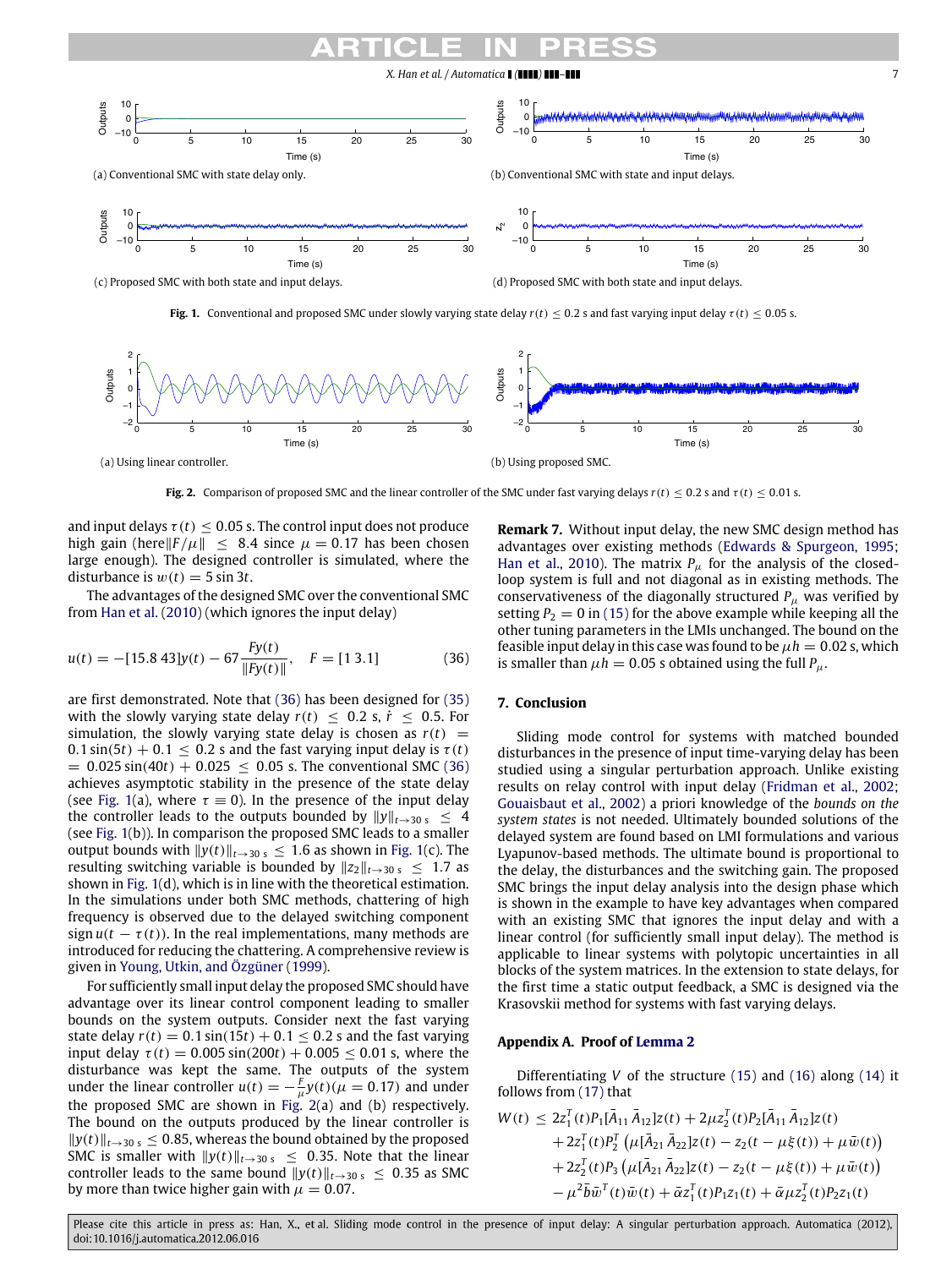# 8 *X. Han et al. / Automatica* **<b>1 (1111) 111-111**

$$
+\bar{\alpha}\mu z_1^T(t)P_2^T z_2(t) + \bar{\alpha}\mu z_2^T(t)P_3 z_2(t) + \mu^2 h^2 \dot{z}_2^T(t)R\dot{z}_2(t) \n-\mu h \int_{t-\mu h}^t e^{-\bar{\alpha}\mu h} \dot{z}_2^T(s)R\dot{z}_2(s)ds + z_2^T(t)Gz_2(t) \n-e^{-\bar{\alpha}\mu h} z_2^T(t-\mu h)Gz_2(t-\mu h) + z_2^T(t)Sz_2(t) \n-(1-d)e^{-\bar{\alpha}\mu\xi(t)} z_2^T(t-\mu\xi(t))Sz_2(t-\mu\xi(t)).
$$

Using the identity

$$
\int_{t-\mu h}^{t} e^{-\bar{\alpha}\mu h} \dot{z}_{2}^{T}(s) R \dot{z}_{2}(s) ds = \int_{t-\mu h}^{t-\mu \xi(t)} e^{-\bar{\alpha}\mu h} \dot{z}_{2}^{T}(s) R \dot{z}_{2}(s) ds + \int_{t-\mu \xi(t)}^{t} e^{-\bar{\alpha}\mu h} \dot{z}_{2}^{T}(s) R \dot{z}_{2}(s) ds
$$

apply Jensen's inequality

$$
-\mu h \int_{t-\mu h}^{t-\mu\xi(t)} e^{-\bar{\alpha}\mu h} \dot{z}_2^T(s) R \dot{z}_2(s) ds
$$
  
\n
$$
\leq -e^{-\bar{\alpha}\mu h} [z_2^T(t-\mu\xi(t)) - z_2^T(t-\mu h)] R [z_2(t-\mu\xi(t))
$$
  
\n
$$
-z_2(t-\mu h)] - \mu h \int_{t-\mu\xi(t)}^t e^{-\bar{\alpha}\mu h} \dot{z}_2^T(s) R \dot{z}_2(s) ds
$$
  
\n
$$
\leq -e^{-\bar{\alpha}\mu h} [z_2^T(t) - z_2^T(t-\mu\xi(t))] R [z_2(t) - z_2(t-\mu\xi(t))].
$$

Then, setting  $\zeta(t) = \text{col}\{z_1(t), z_2(t), z_2(t - \mu h), z_2(t - \mu \xi)\}$  $\mu\bar{w}(t)$ } and applying Schur complements to the term  $\mu^2h^2\dot{z}_2^T(t)$  $\bar{R}z_2(t)$ , where  $\dot{z}_2(t)$  is substituted by the right-hand side of [\(14\),](#page-2-4) it is established that  $W(t) < 0$  if  $\Theta_{\mu} < 0$ .

## **Appendix B. Proof of [Theorem 1](#page-3-7)**

The *i*-th component of differential equation [\(10\)](#page-2-3) with the initial condition [\(11\)](#page-2-13) can be represented in the form of an integral equation [\(Kolmanovskii](#page-8-24) [&](#page-8-24) [Myshkis,](#page-8-24) [1992\)](#page-8-24)

$$
z_{2_i}(t) = \phi(t, t_0, \mu) z_{2_i}(t_0) + \int_{t_0}^t \phi(t, s, \mu) \Big[ [\bar{A}_{21_i} \, \bar{A}_{22_i}] z(s)
$$
  
+  $w_i(s) - (1 + \delta) \Delta \operatorname{sign} z_{2_i}(s - \mu \xi(s)) \Big] ds.$  (B.1)

The feasibility of [\(20\)](#page-3-0) implies the bound [\(12\),](#page-2-8) then the following inequality holds for  $t \to \infty$ :

$$
\begin{aligned} |[\bar{A}_{21_i} \bar{A}_{22_i}] z(s) + w_i(s) \\ &- (1 + \delta) \Delta \operatorname{sign} z_{2_i} (s - \mu \xi(s)) | < M_0. \end{aligned} \tag{B.2}
$$

Taking into account [\(24\)](#page-3-9) and [\(B.2\),](#page-7-9) it is established from [\(B.1\)](#page-7-10) that for  $t \to \infty$ 

$$
|z_{2_i}(t + \theta) - z_{2_i}(t)| \le \left| \int_{t+\theta}^t \phi(t, s, \mu) \left( [\bar{A}_{21_i} \, \bar{A}_{22_i}] z(s) \right. \right.+ w_i(s) - (1 + \delta) \Delta \operatorname{sign} z_{2_i} (s - \mu \xi(s)) \Big) ds \right|
$$
  

$$
< M_0 \int_{t+\theta}^t e^{-\frac{\alpha_2(t-s)}{\mu}} ds < \mu M_0 \frac{1 - e^{-2\alpha_2 h}}{\alpha_2} \le 2M_0 \mu h
$$

where  $\theta \in [-2\mu h, 0]$ . Therefore,

$$
z_{2_i}(t) - 2M_0\mu h < z_{2_i}(t + \theta) < z_{2_i}(t) + 2M_0\mu h
$$

for  $t \to \infty$  and the following implication holds

$$
|z_{2_i}(t)| \ge 2M_0\mu h \Rightarrow \text{sign}\, z_{2_i}(t+\theta) = \text{sign}\, z_{2_i}(t)
$$

for large enough *t*. Thus, from [\(12\),](#page-2-8) [\(B.2\)](#page-7-9) and [\(B.3\)](#page-7-11) for sufficiently large *t* the following implication follows:

$$
|z_{2_i}(t)| \ge 2M_0\mu h \Rightarrow z_{2_i}^T(t)[[\bar{A}_{21_i}\bar{A}_{22_i}]z(t+\theta) + w_i(t+\theta) - (1+\delta)\Delta \text{ sign } z_{2_i}(t+\theta)] < |z_{2_i}(t)|(|[\bar{A}_{21_i}\bar{A}_{22_i}]z(t+\theta)| + \Delta) - (1+\delta)\Delta|z_{2_i}(t)| < 0.
$$
 (B.4)

<span id="page-7-12"></span>It will be shown next that the  $z_{2i}$ -component of the solutions to [\(10\)](#page-2-3) exponentially converges to the ball [\(25\).](#page-3-4) Moreover, for sufficiently large *t*, whenever  $z_{2i}(t)$  achieves the ball [\(25\),](#page-3-4) it will never leave it. Taking into account [\(B.4\),](#page-7-12) for sufficiently large *t* it follows that

$$
|z_{2_i}(t)| \ge 2M_0\mu h \Rightarrow \frac{d}{dt}\mu z_{2_i}^2(t) = 2\mu z_{2_i}(t)\dot{z}_{2_i}(t)
$$
  
\n
$$
= 2z_{2_i}(t)[-z_{2_i}(t-\mu\xi(t)) + \mu([\bar{A}_{21_i}\bar{A}_{22_i}]z(t) + w_i(t)
$$
  
\n
$$
-(1+\delta)\Delta \operatorname{sgn} z_{2_i}(t))]
$$
  
\n
$$
\le -2z_{2_i}(t)\left(z_{2_i}(t) - \int_{t-\mu\xi(t)}^t \dot{z}_{2_i}(s)ds\right)
$$
  
\n
$$
= -2z_{2_i}^2(t) + 2z_{2_i}(t)\int_{t-\mu\xi(t)}^t \left[-\frac{z_{2_i}(s-\mu\xi(s))}{\mu}\right]
$$
  
\n
$$
+ [\bar{A}_{21_i}\bar{A}_{22_i}]z(s) + w_i(s) - (1+\delta)\Delta \operatorname{sgn} z_{2_i}(s)\right]ds
$$
  
\n
$$
\le -2z_{2_i}^2(t) - 2\frac{z_{2_i}(t)}{\mu}\int_{t-\mu\xi(t)}^t z_{2_i}(s-\mu\xi(t))ds.
$$

Therefore, given [\(B.3\)](#page-7-11) holds for large enough *t*, it follows that  $-\int_{t-\mu\xi(t)}^{t} z_{2_i}(t) z_{2_i}(s - \mu\xi(t)) ds$  ≤ 0. Hence

<span id="page-7-13"></span>
$$
|z_{2_i}(t)| \ge 2M_0\mu h \Rightarrow \frac{d}{dt}\mu z_{2_i}^2(t) \le -2z_{2_i}^2(t). \tag{B.5}
$$

<span id="page-7-10"></span>Assume now that for large enough  $t_1$  the  $z_{2i}$  component of the solution to [\(10\)](#page-2-3) is outside the ball [\(25\).](#page-3-4) Then from [\(B.5\)](#page-7-13) it follows that for all  $t \ge t_1$  such that  $|z_{2i}(t)| \ge 2M_0\mu h$  the inequality holds  $z_{2_i}^2(t) \leq e^{-\frac{2}{\mu}(t-t_1)}z_{2_i}^2(t_1)$ , i.e.  $z_{2_i}$  exponentially converges to the ball [\(25\).](#page-3-4) Let  $t_2 > t_1$  be the time when  $|z_{2i}(t_2)| = 2M_0\mu h$ . Then due to [\(B.5\)](#page-7-13)  $z_{2i}^2(t_2^+)$  <  $z_{2i}^2(t_2)$ . Therefore, whenever  $z_{2i}(t)$  attains the ball [\(25\),](#page-3-4) it will never leave it. Then [\(26\)](#page-3-5) follows from [Lemma 1](#page-1-3) and [\(25\).](#page-3-4)

### <span id="page-7-9"></span>**References**

- <span id="page-7-3"></span>Akian, M., Bliman, P. A., & Sorine, M. (2002). Control of delay systems with relay. *IMA Journal of Mathematical Control and Information*, *19*, 133–155.
- <span id="page-7-4"></span>Boiko, I. (2009). Oscillations and transfer properties of relay feedback systems with time delay linear plants. *Automatica*, *45*, 2897–2902.
- <span id="page-7-8"></span>Chen, W. H., Yang, S. T., Lu, X., & Shen, Y. (2010). Exponential stability and exponential stabilization of singularly perturbed stochastic systems with time-varying delay. *International Journal of Robust and Nonlinear Control*, *20*, 2021–2044.
- <span id="page-7-2"></span>Chou, C. H., & Cheng, C. C. (2003). A decentralized model reference adaptive variable structure controller for large-sclae time-varying delay systems. *IEEE Transaction on Automatic Control*, *48*, 1213–1217.
- <span id="page-7-5"></span>Edwards, C., & Spurgeon, S. K. (1995). Sliding mode stabilization of uncertain systems using only output information. *International Journal of Control*, *62*, 1129–1144.
- <span id="page-7-0"></span>Fridman, L. (1997). The separation of motions in different speeds discontinuous control systems with delay. *Automation and Remote Control*, *58*, 1263–1275.
- <span id="page-7-7"></span>Fridman, E. (2002). Effects of small delays on stability of singularly perturbed systems. *Automatica*, *38*, 897–902.
- <span id="page-7-6"></span>Fridman, E., & Dambrine, M. (2009). Control under quantization, saturation and delay: an LMI approach. *Automatica*, *45*, 2258–2264.
- <span id="page-7-11"></span><span id="page-7-1"></span>Fridman, L., Fridman, E., & Shustin, E. (1993). Steady modes in a discontinuous control system with time delay. *Pure Mathmatics and Applications*, *4*, 59–73.

Please cite this article in press as: Han, X., et al. Sliding mode control in the presence of input delay: A singular perturbation approach. Automatica (2012). doi:10.1016/j.automatica.2012.06.016

(*t*) (B.3)